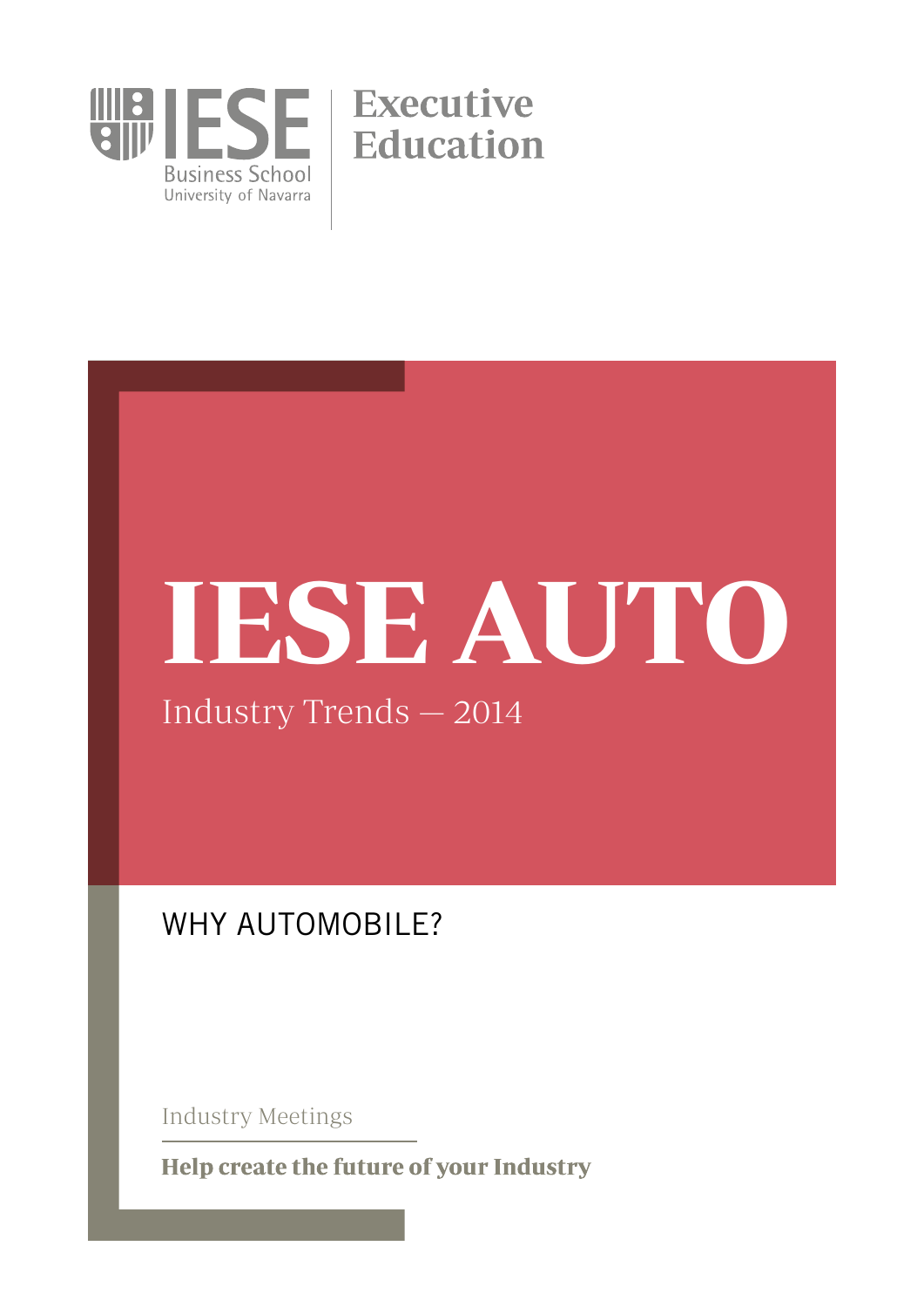# **CONTENT**

EXECUTIVE SUMMARY 3

DAY 1 - TUESDAY, NOVEMBER 11, 2014 5

Economic Overview: Overview of the Spanish, European and Global Economies

New Players: Quality, Branding and Post-sales Customer Satisfaction

Value and Sustainability

The "Why Buy a Car?" Generation

Manufacturers in Spain (I)

Convergences Between Sectors

Taking the Pulse of the Sector

The Spanish Distribution Channel

Manufacturers in Spain (II)

DAY 2 - WEDNESDAY, NOVEMBER 12, 2014 17

The Perspective of ANFAC (Spanish Association of Automobile and Truck Manufacturers): The Road to Three Million – Key Elements and Reflections

Suppliers and Innovation

The SERNAUTO Point of View

Clusters, Talent and Innovation

ICT Innovation: Communication and IT Companies

Closing Session

PROGRAM 50

SLIDES 51

SPEAKERS 54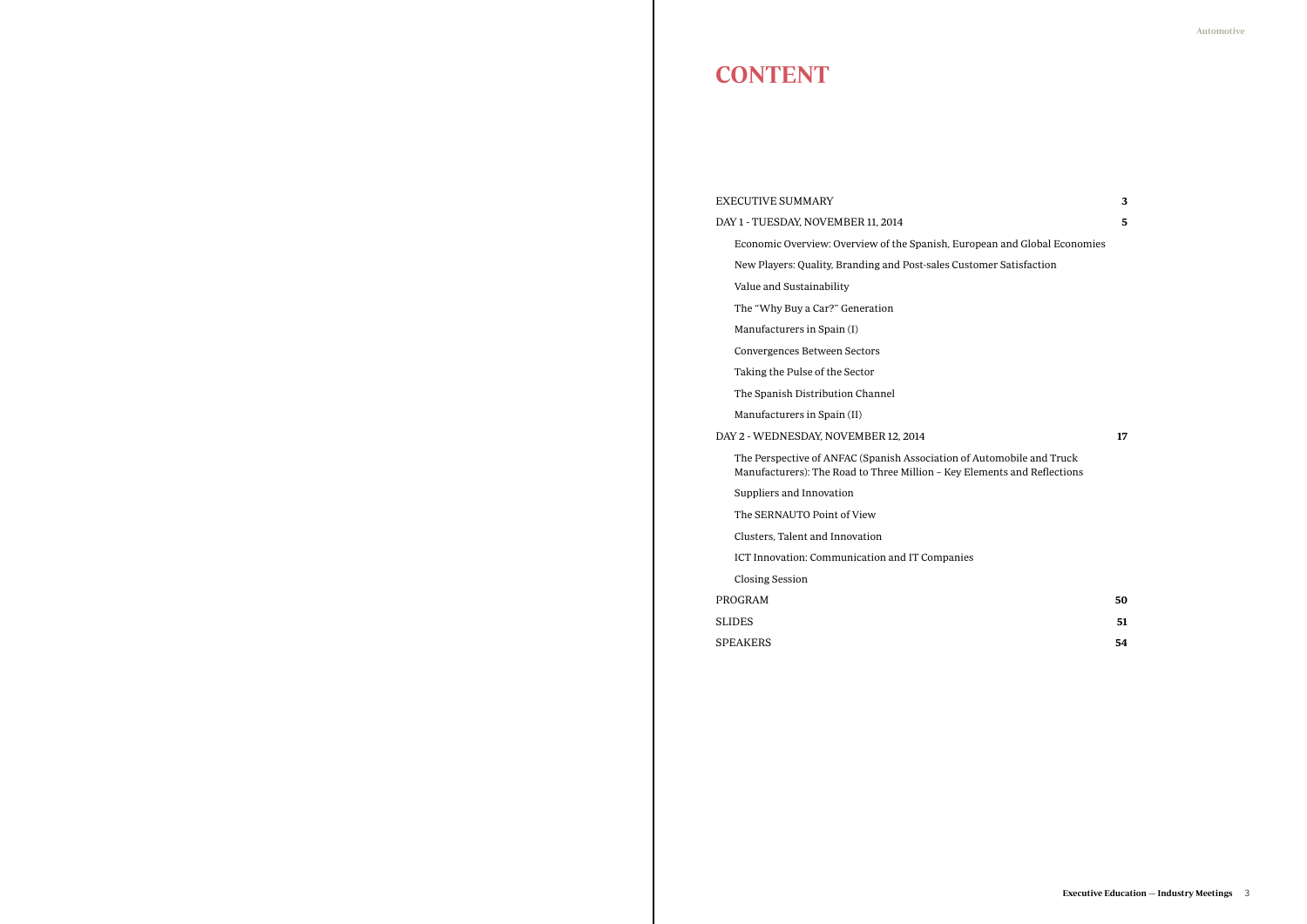# EXECUTIVE SUMMARY

On November 6 and 7, 2013, we held the 28th IESE AUTO meeting in Barcelona. The event was jointly organized with KPMG, partner and automotive industry coordinator in Spain. IESE AUTO 2014 carried on the tradition of the annual meetings that began in 1985 through the efforts of Professor Pedro Nueno and former SEAT CEO Joan Llorens.

The slogan of IESE AUTO 2014 was "Why a car?" When choosing a slogan, we aimed to address two important issues. The first was young people's interest in cars, which is on the decline compared with previous generations. It would seem that connectivity and mobile technology (smartphones and tablets) are a higher priority. Second, we wanted to convey the fact that the automobile industry continues to be a very important – if not the most important – sector in countries seeking to have or that already have a solid industrial base. At the event, many presentations and discussions took place, and many points were raised, to help us analyze the question "Why a car?" These can all be found summarized in this document.

At the beginning of the meeting, the Honorable Felip Puig, regional minister of business and labor of the Generalitat de Catalunya (Government of Catalonia), expressed his steadfast support of the automobile industry as a factor of growth and employment. This viewpoint was backed by the statements and figures presented by several speakers.

In recent years, Spain's economic status has improved considerably, a sentiment expressed by most of the presenters. The automobile industry has played a major role in this evolution. It has created more than 20,000 jobs in the past two years; it has given Spanish

engineers the chance to generate original R&D content in Spain; and it has driven major efforts to improve efficiency and lower costs, allowing Spanish factories to reach production volumes that are considerably higher than those of other countries. Furthermore, some manufacturers with facilities in Spain are striving to regain full production by 2016. These events are very positive for the industry and its goal of reaching production of three million units. However, not all members of the value chain seem to be benefiting equally from recent progress, and Spanish dealerships are far from their target earnings (a 3% return on sales), partly due to the major investments made in recent years.

The future of the industry was a topic of debate in several sessions. The speakers noted the need to better understand customers who are more attracted by their "experience" with the product than by its performance. According to figures shared during the meeting, there may be a disconnect between what manufacturers think young people want in their cars and what they are actually looking for. A customer interested not in owning a car but in mobility solutions will handle a vehicle differently and may not even be particularly eager to drive it. These facts (and the constant proliferation of products on the market) will require new ways of managing the distribution channel. The incessant digitization of the car, largely driven by customers' need for connectivity (fearful of "missing" opportunities if they are not connected), will bring a greater risk of commodification of the product and will simultaneously require a clear answer to the question of who owns the data. This last point reflects the industry's rising awareness of this issue, and it might pose a challenge for the Silicon Valley companies that base their business model on gathering and selling customer information.

Just like in previous years, the topic of electric mobility was debated in several different contexts. The majority of speakers as well as the audience concurred that it offers a solution to the challenges of sustainability, but the opinions on time frames differed. Tesla, a pioneer in electric vehicles in California, was cited as an example. Its Executive Board is made up of executives with considerable knowledge of innovation

and digital technology, which is reflected in some of the projects being undertaken by the company with European telecommunications companies in the field of connectivity. At the same time, several speakers and audience members questioned the sustainability of Tesla's business model.

The speakers also identified a series of challenges for the European and Spanish automobile industries. First, productivity must rise and job flexibility must be ensured (in conjunction with the unions). Second, industry must continue working to lower emissions, find new ways to adapt their sales and distribution to the changing paradigms, address the problem of excess capacity and reflect the rising digitization of its products in its organizational structures and the profiles of its senior managers.

I would like to thank all the speakers at IESE AUTO 2014 for their valuable contributions, and especially Francisco Roger, KPMG partner and automotive industry coordinator in Spain, for his extraordinary and steadfast collaboration, which allowed this meeting to be such a success.

The meeting coming up in November 2015 will be a special one, as we will be celebrating 30 years of the meetings in Barcelona. Its slogan, "The next 30 years," will give us the opportunity to debate multiple topics of interest to the industry. We hope to see you there!



*Profesor Marc Sachon* Presidente del IESE AUTO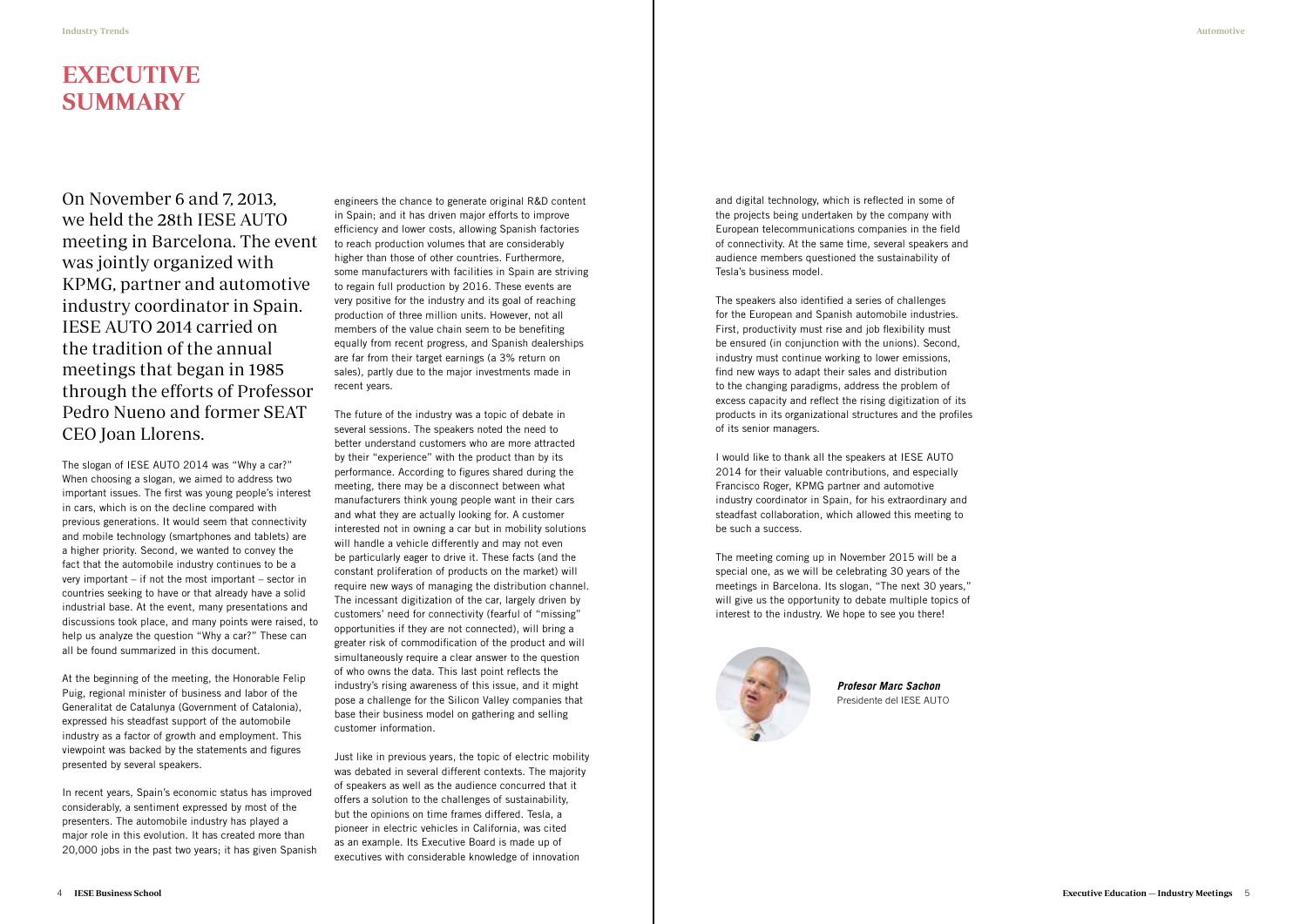# DAY 1 - TUESDAY, NOVEMBER 11, 2014

# Economic Overview: Overview of the Spanish, European and Global Economies

# Speech by the Regional Minister of Business and Labor of the Government of Catalonia

Professor Argandoña opened his talk by presenting the growth expectations of the leading countries, and he noted the need to deal with a certain short-term weakness in the international economy due to low rates of long-term growth. It is not a recession but a return to reality after overly positive expectations. The central banks staved off another Great Depression but, in his opinion, monetary policy must be accompanied by tax policies and reforms. He explained that the concern with financial security and the lack of incentives stop banks from lending money, which the banks are not sure they will receive from the markets.

After reporting on the low expectations of growth for the countries in the Euro Zone, he stopped to examine Spain, a country that is faring somewhat better: he stressed the role of companies, which made the recovery possible by cleaning up their accounts during the crisis; he stated that consumption was on the upswing but that families were still in debt and had little leeway; and he underscored that the role of companies was once again crucial to maintain employment and confidence in the future. He said that the fiscal measures in Spain, though insufficient, would help to maintain the pace of growth in consumption but that the time had come to invest. He said that, in the short term, it would be essential to deal with the difficulties that the global context may cause and that, in the long term, we would be faced with being poorer

and seeing a drop in our productive capacity and little investment, especially in human capital, and that the "I hope that the importance of industry is<br>its companies are efficient." growth capacity of the future is limited. Given that it is unlikely that the government will continue to make the reforms needed, he repeated that it would be up to companies to look after the status of the Spanish economy in the long term. Companies have to keep improving their efficiency, monitoring their bottom lines and putting reforms into practice.

> The audience asked him to assess the tax reform and its impact on growth, and they asked him whether this would affect consumption and whether he envisaged deflation.

Professor Argandoña answered that the most worrisome part of the tax reform is the short term, the public deficit and debt and that, even though this reform was not the best thing for companies, it was managing to balance sectors and clarify the scene for the forthcoming years. Regarding consumption, he explained that some experts believed that the reform had benefited family income but he said that, with moderate growth in family incomes, there was unlikely to be a steep rise in consumption. Finally, he added that, in his opinion, the risk of deflation was very slight, arguing that a 0.5% drop in consumption would barely be noticed and that, in relation to banks, the danger would be limited to existing loans but not new ones.

"An economy is efficient because

never downplayed again."



## "Export competitiveness has been regained, and the time to invest is when exports are surging."



The honorable regional minister expressed his steadfast support of industry as a factor of growth and employment, and noted that Catalonia's industrial history cannot be explained without the automotive industry, the jewel in the crown that leads the way in innovation and internationalization, allowing the economic challenges facing us to be handled successfully. Beyond the fact that industry exceeds its economic capacity by 50% in Catalonia, he expressed his conviction that without industry the public welfare of society could not be guaranteed. He spoke about the impetus of a new industrial strategic framework from the public sector with private leadership, which has identified seven industrial sectors, representing the development of a policy of clusters that allows intelligence to be assembled and gains in size to be made – that is, the goal is to compete cooperatively in order to have an increasing presence in the global market. He also explained that progress was being made in the process of building a large technology center. He concluded his talk by restating the importance of the ethical sustainability factor and of shared value when faced with the Western economies' challenge to contribute to lowering inequalities and making strides in cohesion and social justice and equity.

*Prof. Antonio Argandoña* IESE Business School

*Hble. Sr. Felip Puig* Regional Minister of Business and Labor, Government of Catalonia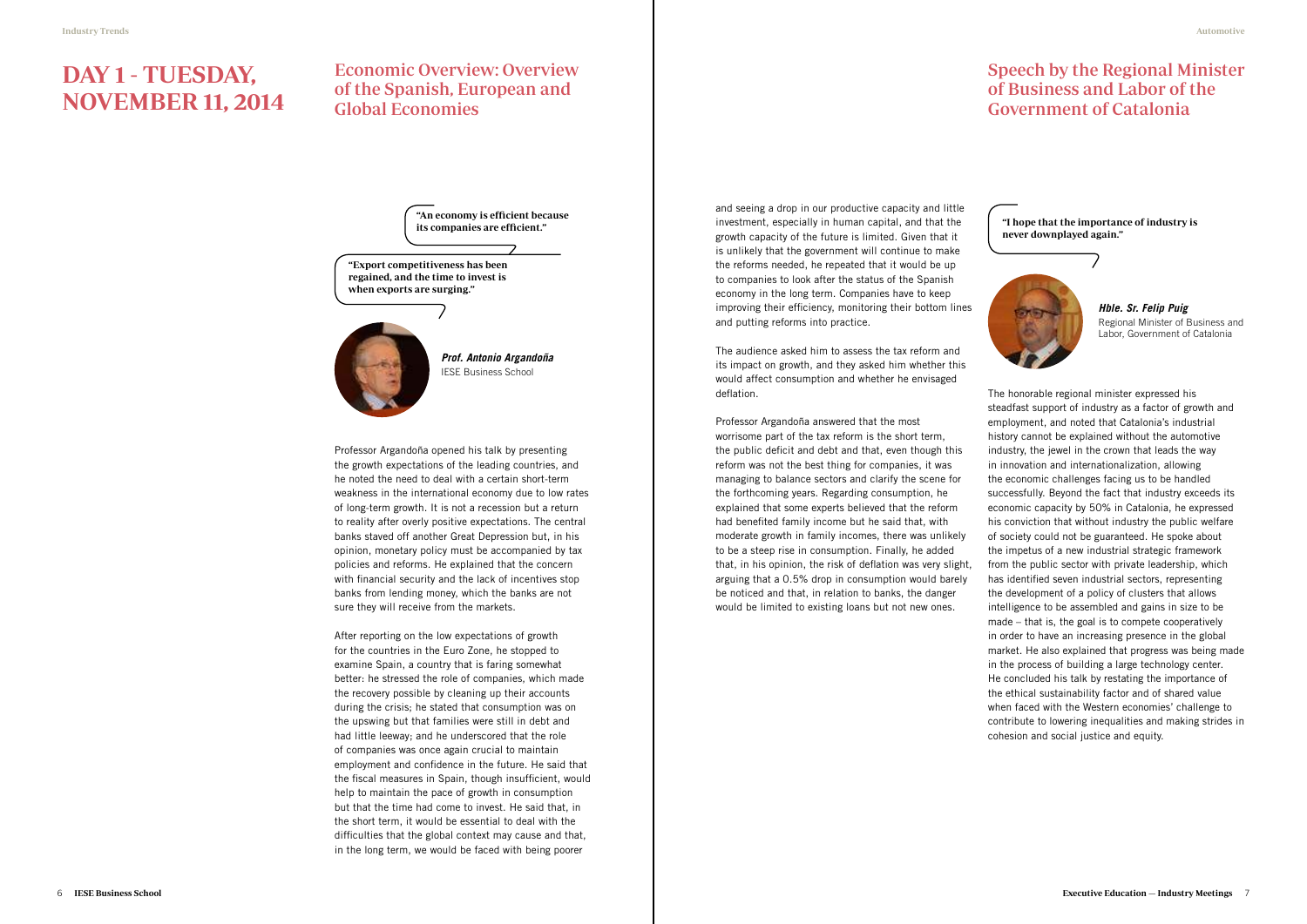Hildebrand spoke about the factors that gave Qoros its particular originality. Formed via a 50-50 joint venture between Chery and Israel Corporation, the company works to combine the technical standards of European engineering, German design to be more specific, with the spirit of Shanghai, a city in motion. In his presentation, he stressed the importance of working with its suppliers to jointly develop products, inspired by the Adidas concept, and that it was a multicultural company at its core in which everything was new. It is a new brand, without a legacy, with new partners and a new team that works passionately, taking great risks in the decisions they make. He underscored the importance of design and of listening carefully to automobile customers and users, and he expressed his confidence in the possibilities that technologies from other industries, especially connectivity, would contribute to the company, bringing about innovations.

The audience asked Hildebrand when Qoros would sell a million cars in China, what Qoros did differently and whether he saw ebusinesses as competitors.

Hildebrand responded that, first, it might take them eight years before they could manufacture this volume of cars, and that Qoros was different because it was a start-up, a company in which everything was new, with a totally consumer-centered approach in which humanmachine-interface (HMI) systems were going to be



# New Players: Quality, Branding and Post-sales Customer **Satisfaction**

Dr. Feurer started the session by expressing his conviction that the industry was going to change radically in the next two decades. He stated that BMW had ceased being a car manufacturer because it was seeking to become a leading mobility supplier, and he stressed the importance of financial services and the foreseeable loss in importance of the ownership aspect of cars. Even though the steepest market growth is expected in China and the United States, he expressed his confidence in the potential of the European market and stressed BMW's effort to diversify its sales in order to protect its independence.



*Gert Volker Hildebrand* Executive Director of Design<br>Qoros Automotive

He shared an analysis of trends for 2025 in society, the economy, ecology, technology, politics and the industry itself, which had helped the company to create strategic options, balance investments and make long-term decisions. He stressed the major changes in customers' needs and in the ways they bought vehicles. He added that companies had to be much more flexible in order to respond to increasing volatility; that regulations and regional characteristics would require local action despite the need to be global; and that urban driving would become more important as the complexity of mobility solutions and demands to lower emissions increased. Within this context, he spoke about the technological challenges posed by the electric car.

# Value and Sustainability

"Quality begins with design."

"The cars in circulation around the planet make up roughly the value of America's GDP. They are used only 5% of the time. If we can increase usage from 5% to 10%, we can take the same resource and get double the use out of it."

"Society is changing and it is changing the industry."



"The world will need to evolve towards sustainable mobility."

essential. Regarding ebusiness companies, he said that mobility would be a major topic for discussion and that there would be a major change, mentioning that large companies such as Google were hiring designers.

In his opinion, the world should evolve toward sustainable mobility, and he advocated public management based on proper incentives and manufacturers' solutions that would give cars sustainable competitive advantages. He explained that BMW was investing in new technologies and spoke about an evolution  $-$  or revolution  $-$  in its models with new concepts, uses, technologies, sales models without intermediaries and combinations of public and private transportation, in an integrated solution involving dynamism, design that stirred emotions and sustainability.

The audience asked Dr. Feurer which government was doing things the best in terms of advancing toward a world with a sustainable automobile industry.

Dr. Feurer answered that he expected that Norway would become the largest electric car market in the world. He reported on the integrating approach being spearheaded by the mayor of Oslo, by introducing tax elements and incentives and arranging simple things that citizens wanted such as being able to park inside the city. After a period in which the benefits become visible, things begin to work. But this critical point must be reached with new solutions in different areas, including infrastructure, credit and tax incentives. He stated that he liked this integrating approach also because Norway was the most socialized country in the world and the logic of ethics was playing a critical role in the new concepts.





Senior Vice President, Sales Strategy And Steering, Channel Development, BMW Group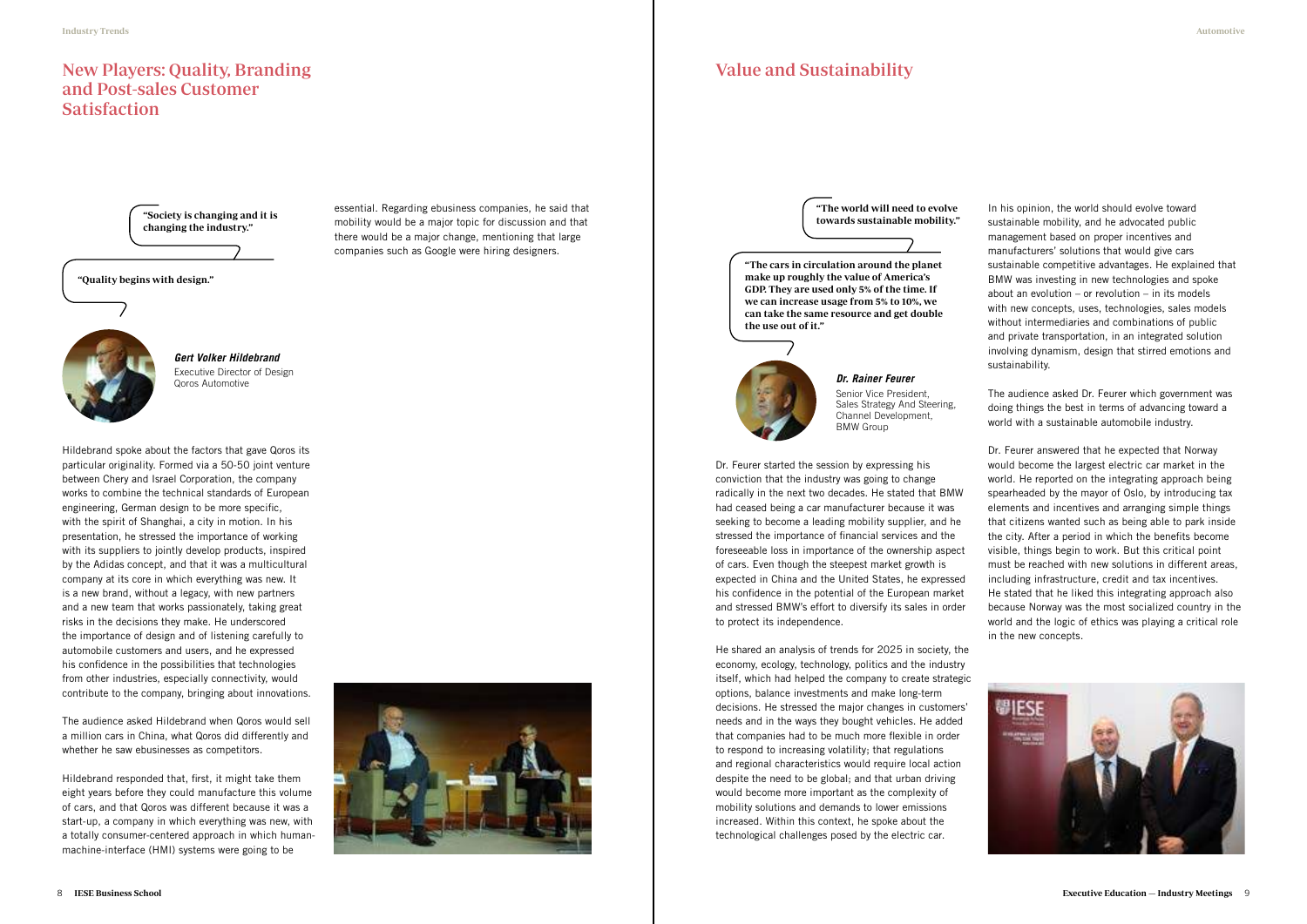such as museums and discos, and they made contact with droves of potential customers. The results were positive and they became the leaders in the premium sector. They had many more young customers and the dealerships also became more profitable. Mercedes also became a quicker, more flexible company with greater self-confidence and professionalism in its teams.

Herrera then shared the history of Kia of the previous 10 years, stressing that change was what had made the brand what it was now. Although price was the focus up to 2004, coinciding with its establishment in Spain, it started to embark on a different pathway. First, it unveiled the tennis player Rafa Nadal as the brand ambassador because he represented the company's values: humility, perseverance and effort. Until 2006, the number of units sold kept growing thanks to the prices, and a factory was opened in Slovakia. However, in 2007, after Peter Schreyer was hired as the head of design, the cars made an about-face. The first radical change came in 2009 with the small all-terrain vehicle, which was followed by other models such as the Kia Sportage, with a highly praised design. In 2011, Kia introduced the seven-year warranty in order to inspire trust in customers. In 2012, the models began to be better designed, and in 2013 the range was completed with sports models, leading the brand to enter a superior market segment. Throughout all of these years, Kia continued to be associated with sports, namely soccer and Rafa Nadal, a decision that became even more successful after Nadal won the French Open eight times, along with other promising athletes from other sports. Herrera concluded his talk by noting that this change also extended to the marketing budget, 28% of which had been earmarked for digital marketing in the latest launch.

At the end, the speakers answered several questions that revolved around their vision of the distribution model in 10 years, both for sales and after-sales services, the measures they apply to increase the profitability of their dealerships, their efforts with young people and the brands' responsibility for the apparent loss of excitement about cars, among others.

Regarding the first topic, Herrera said that, even though car manufacturers were cutting-edge companies, the

way cars were sold had become antiquated. He stated that, among young people, the experience was more important than actually owning a vehicle, that it was necessary to get into this mindset in order to sell to them, and that communicating with them using the media they used was important. He further stressed the fact that a car had to be an extension of a smartphone, not the other way round. Hoeps concurred and added that we were going to continue to have dealerships in the future because, at least in the case of his company, people wanted to touch and test-drive cars. Still, the salesperson profile will have to be rethought, following the example of Apple – that is, distinguishing between those who welcome customers and answer questions about the product and those who are experts on commercial matters, such as financing, insurance, etc. Both speakers believed that car sharing would not be the solution for everyone, and Hoeps explained that Mercedes-Benz was considering offering attractive financing and leasing conditions in the medium term.

*Reiner Hoeps* Managing Director, Mercedes-Benz Cars

> Regarding the measures to improve the profitability of the dealerships, Herrera spoke about product placement strategies and taking cars out of dealerships, stressing that today cars were sold away from dealerships. Hoeps, in turn, explained that, for Mercedes, dealerships were customers and partners who sought an ongoing partnership with very challenging yet feasible goals and rewarded accomplishments and he stated that, in his opinion, the profitability of its dealerships was just as important as the sales target. Finally, regarding young people, he clarified that his goal was to make his target more youthful, not sell to students, although the company was working with students as future customers. Herrera, in turn, spoke about Blue Move, a car-sharing company to familiarize young people with electric cars, and he stressed that the reasons why young people did not buy cars included "the boredom of driving a car," which required things to be transformed in order to associate them with what characterized these young people, "FOMO" (fear of missing out), or "if I'm not connected, I'm missing out." We should stress that, if we do not offer connectivity 24 hours a day, we are not going to convince young people. Both speakers admitted that the economic crisis and the pressure

# The "Why Buy a Car?" Generation

Hoeps shared the efforts of Mercedes-Benz Spain in recent years to attract younger customers with a more progressive mentality. In Europe and particularly so in Spain, younger customers were appearing who valued less ostentatious and more affordable brands within the premium sector. Worldwide, Mercedes was developing the new front-wheel drive line. However, in Spain, they thought that more preparation was needed and so they decided to focus on the perceptions of their young premium customers by showing them the future models. They learned a great deal. They identified impediments and ascertained what the new models brought to the brand, along with different considerations that would be useful in their marketing policy. Based on this, they launched the campaign "Something is happening in Mercedes," which had advertisements with customers who were almost apologizing for buying a Mercedes. "Something is happening in Mercedes" also became the company's internal slogan. They also made changes to the network of dealerships. Bureaucracy was reduced, sales jobs were reshaped and attitudes of kindness and respect toward young people, the customers to be conquered, were stressed. They worked on more accessible dealerships and on financing formulas that answered the questions: "Is a car for me?", "Can I afford it?" and "Can I maintain it?" The new cars arrived in 2012, and they decided to launch the new CLA class outside the dealerships, in places

"Today, purchasing is based on experiences, not on how the car will be used."



"If we do not offer connectivity 24 hours a day, we will never convince young people."

to sell had brought prices to the fore too much and that the excitement and passion for cars had to be brought back, communicating the benefits that a car represented for young people in terms of their freedom and independence.

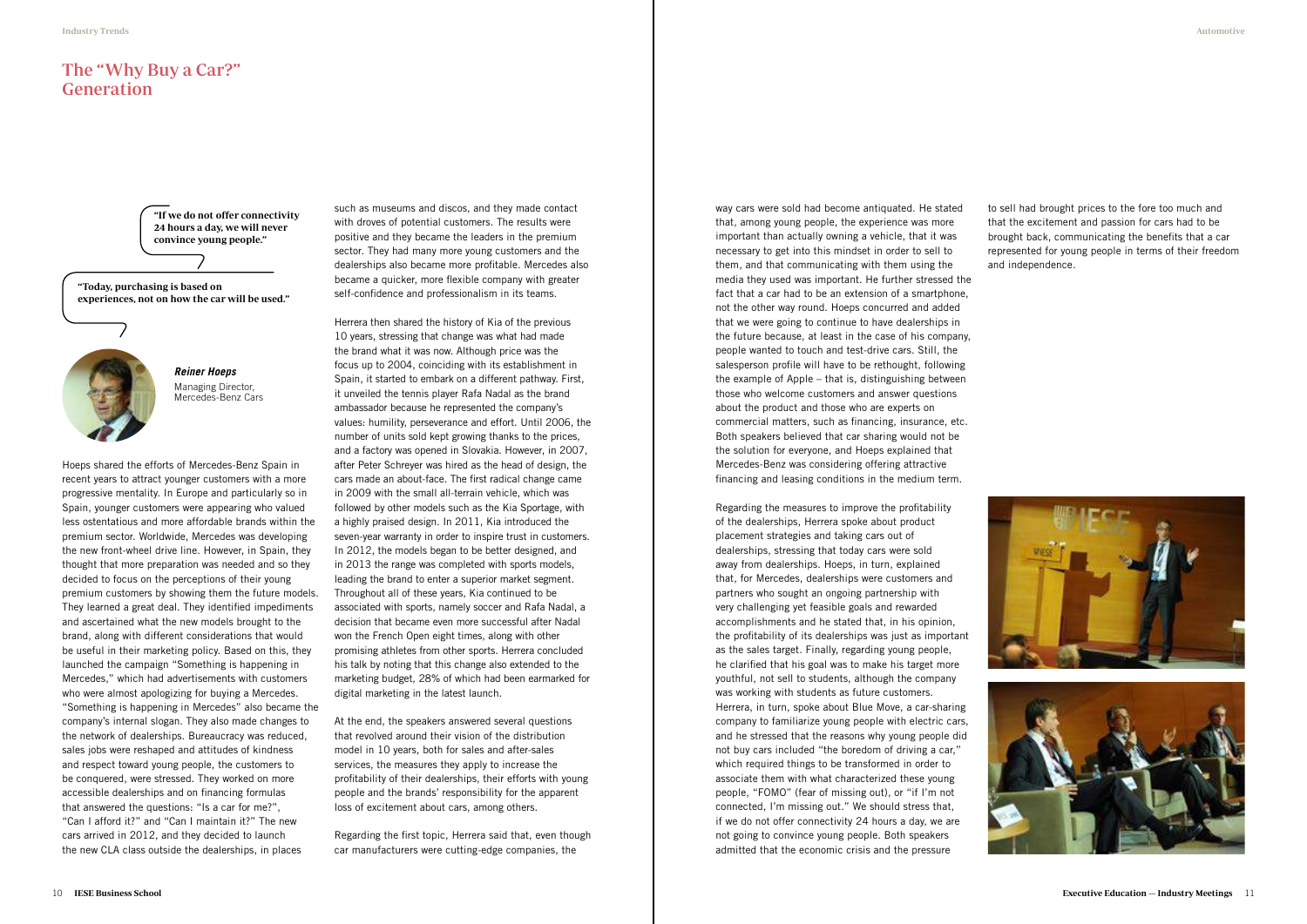# Manufacturers in Spain (I)

Machado wanted to respond to the slogan of the meeting ("Why a car?") from the standpoint of industrialization, stating that the automotive industry was clearly an industry of the future – a global future and a huge opportunity for Spain. Its impact on exports, the balance of payments, the country's GDP and especially innovation made it an engine of the economy. He explained that, in the case of Ford, the orders for new models were largely due to the flexibility, competitiveness and productivity of the plant in Almussafes (Valencia). He stressed that the plant's technology equipment, capacity and quality made it possible to manufacture a hybrid model in Spain for the first time and also allowed the brand to compete in the premium models sector. He reported on the impact that these orders were having on suppliers, which had to step up their sophistication, and on the attractiveness of investments that came from outside the company itself.

He stressed that they would keep working without either blindly trusting or becoming complacent, instead keeping up the impetus of the reforms they had undertaken, promoting R&D focused on the manufacturing process. He stressed the importance of training and the need for universities and governments to produce the necessary levels of education, regardless of companies' activities in the field. He ended his talk by discussing the need to improve

profitability and make the internal market grow in order to create a competitive environment that would further improve factories' flexibility and efficacy, thus consolidating the position that had been attained.

The questions asked by the audience revolved around the keys to Spanish plants' success in manufacturing new models, the possibilities of becoming an R&D country, the Mediterranean corridor and the impact of cars' lower life cycles.

Machado answered that Spain had managed to reinvent itself and that the shift in labor relations had been essential; that in Spain they knew how to manufacture; that there was a commitment among people who knew how to adjust to new processes; and that in political terms there was a very positive reaction that was creating a climate favorable to industries in Spain. With regard to research, he stressed the relations between the Polytechnic University of Valencia and Ford on projects that were usually associated with manufacturing processes, but he warned that English was still a problem in engineering schools in Spain. Regarding the Mediterranean corridor, he underscored its vital importance for the industry and, despite the delay, he expressed his confidence that it was advancing and, at the same time, measures were being launched regarding railway widths, train capacities and trucks, which were already improvements for the industry. He also stated that, beyond the infrastructure needed, Spain should become a cutting-edge country in logistics management and he encouraged universities and institutions to work in this direction. Finally, he talked about the importance of the age of the product portfolio in a changing world, even more so given the incorporation of connectivity, which was evolving extremely quickly. He reported that the context of constant changes had required Ford to globalize radically and that they were continuing to lower the number of platforms and reorganize product development in order to amortize investments more quickly and be able to switch products much more.







"The automotive industry has to think about who owns information related to the Internet."



"Don't think about the customer. Think about what is on the customer's mind."

Spanish cars clearly play in the big leagues worldwide.

> *José Manuel Machado* CEO, Ford España

> > *Dieter Becker* Global Chair, Automotive Sector, KPMG International

# Convergences Between Sectors

Becker analyzed the impact of the electrical and computer industries on the automotive industry. He stressed the evolution of both industries toward complete centralization, to such an extent that they had become commodities, and he wondered what would happen if these industries drew closer to the automotive industry. He distinguished between two ways to deal with the Internet: based on behavior and based on the things that provide access to the Internet. He noted that the latter would become a commodity, while consumer behavior was what shaped the business model at companies such as Google and Amazon. Consequently, he warned that thinking about putting many things in the car meant entering the Internet of Things, which ended up becoming a commodity. He said that, if the car is to be taken as a piece of infrastructure, we should distinguish between the driver's behavior and the Internet of Things. He recommended that the automotive industry think about who was the owner of the information that, on the one hand, would refer to entertainment-related behavior and, on the other hand, to behavior related to efficiency and security. He underscored that the automotive industry had to be closer to owners, to the customers. The information and product portfolio that come from all of this are totally different: integration of multimedia solutions, intelligent solutions as well as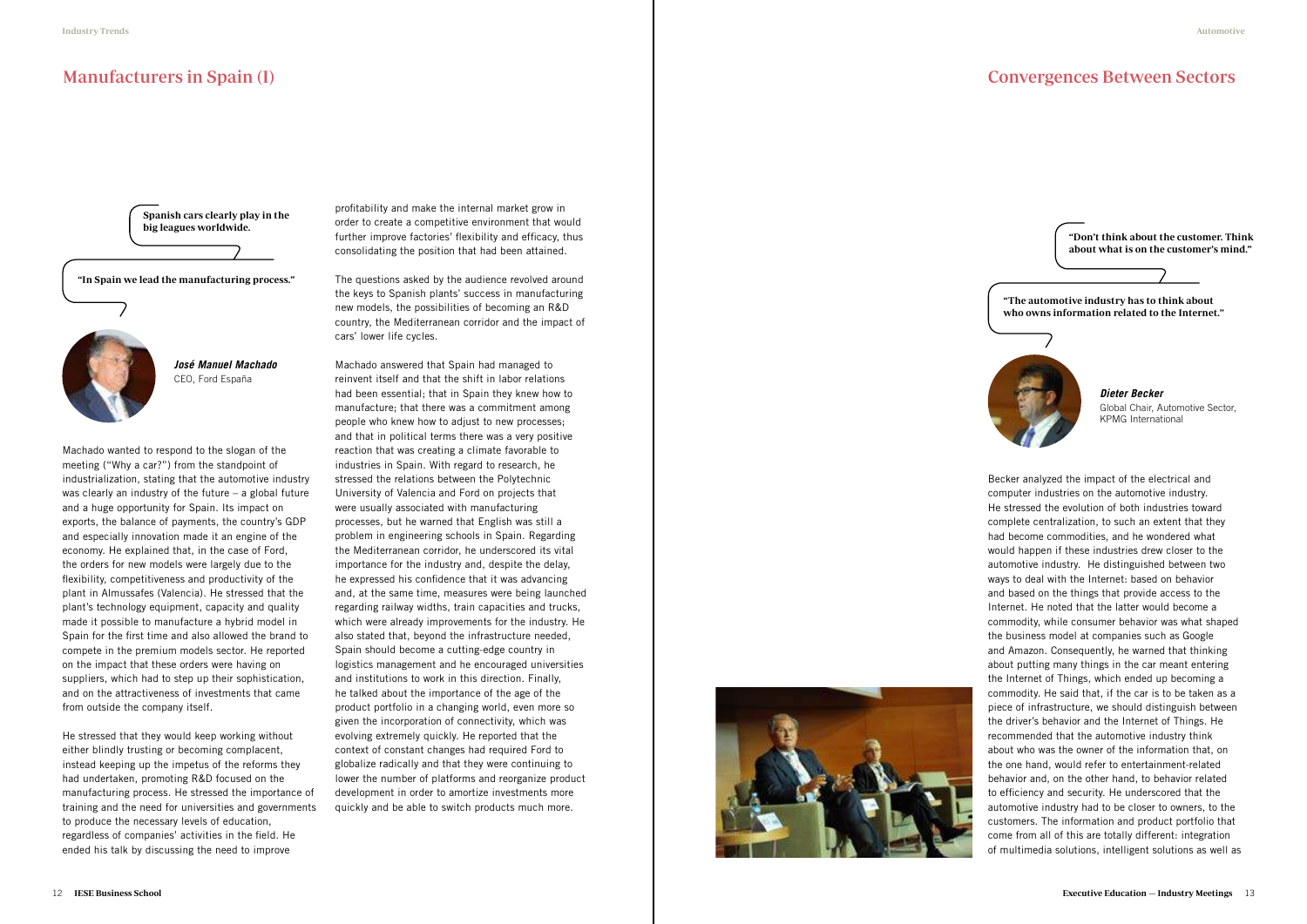# Taking the Pulse of the Sector

new business models (possible licenses, suppliers of integrated solutions, among others).

The audience asked Becker for current examples of contributions to value based on IT services in the automotive industry and for his vision of the car of 2020 and the impact of oil prices on future developments.

He responded to the first question by saying that the industry was on the right path but that it had to keep working on factors such as cheapness, global reach and reaching out to the emerging markets where there was no talk of basic connectivity. He stressed that the large OEMs concurred on the importance of connectivity. In this context, he explained that the levels of electrical and IT development were the parameters that determined whether or not a country was emerging, as opposed to the per capita figures used in the past. Regarding the cars of 2020, he said that he was sure that they would be regular cars for the majority of markets and that hybrid and electric cars would be reserved for a specific target group, such as urban areas. He stressed the need for customers to feel there was personalization. Finally, in relation to oil prices, he mentioned OEMs' ability to lower consumption levels significantly and added that public transportation would play a role in managing rising mobility, which, in his opinion, was evolving toward a pay-per-use concept. Thus, he noted that there would be different concepts of cars, each best adapted to the place where they were used: a car for urban areas, another kind of car for driving long distances.

To conclude, he stressed the convergence of the three industries and underscored the importance of being the owners of data and being aware of this interconnection.

In a highly interactive session in which the audience had to work in teams and share their perspectives, Professor Sachon shared the results of two surveys developed by IESE: one carried out among 90 industry leaders and another carried out among 210 members of the public in Barcelona. Half of the individuals in the public group were aged 18 to 30 (the "young" group), while the others were over 30.

Regarding key innovations in the past 20 years, the audience and the industry experts expressed varying opinions on the electrification of the transmission system (hybrid electric vehicles / electric vehicles). While the former viewed them as a fundamental innovation, the experts believed that the crucial point was really the increase in the efficiency of the transmission system. Another source of disagreement among the industry leaders and the public arose from the question: "What do young people (under the age of 30) want to see in the cars of the future?" The experts responded as follows: a) efficiency in carbon emissions, b) connectivity and c) low cost. However, the young people's responses were: a) driver assist systems, b) connectivity and c) efficiency in carbon emissions. Regarding the less youthful drivers (30 or older), the industry leaders responded: a) safety, b) efficiency in carbon emissions and c) comfort. In turn, the target group (aged 30 or older) responded: a) safety, b) efficiency in carbon emissions and c) driver assist systems. According to these results, the

automotive industry is well positioned to deal with the needs of customers aged 30 or over. However, it is a bit disconnected from its younger customers. The latest hiring strategies used by the leading original equipment manufacturers seem to indicate that the sector is aware of this gap and is trying to resolve it by hiring employees with better "digital" skills.

During the first teamwork assignment in the session, the audience reflected on the question: "Can the industry afford to cater to all its customers' technological wishes?" The participants' answer was that today many manufactures are trying to do precisely that, but that in the future they will have to change their approach given that they will be unable to keep abreast of all the areas of development. In the second teamwork segment, participants were asked to reflect on the following questions: "Will the electric car become commercially successful?" and "What's up with Tesla?" The audience believed that the primary goal was solving the challenges posed by battery development. In the opinion of many participants, electric cars are not a short-term option, although they might be viable in the long term (once the battery and infrastructure problems have been resolved). Regarding Tesla, the participants were not sure if its business model was sustainable. In the third and final teamwork session, the audience reflected on what led Google to launch the driverless car. One team answered that the company was trying to integrate Google Maps into all automobiles in order to access users' data and continue to develop its advertising business. Another believed that Google's goal was to define a standard (similar to a search tool) and gain customer loyalty through unique complementary services within its business ecosystem. A third team saw Google's step as a way to make a profit from the current trend in the automotive industry of integrating mobility solutions into cars.



*Profesor Marc Sachon* Chairman of IESE AUTO, IESE

"There is a kind of disconnect between what the people in charge of decision making in the industry believe young customers want to see in the cars of the future and what they actually want."

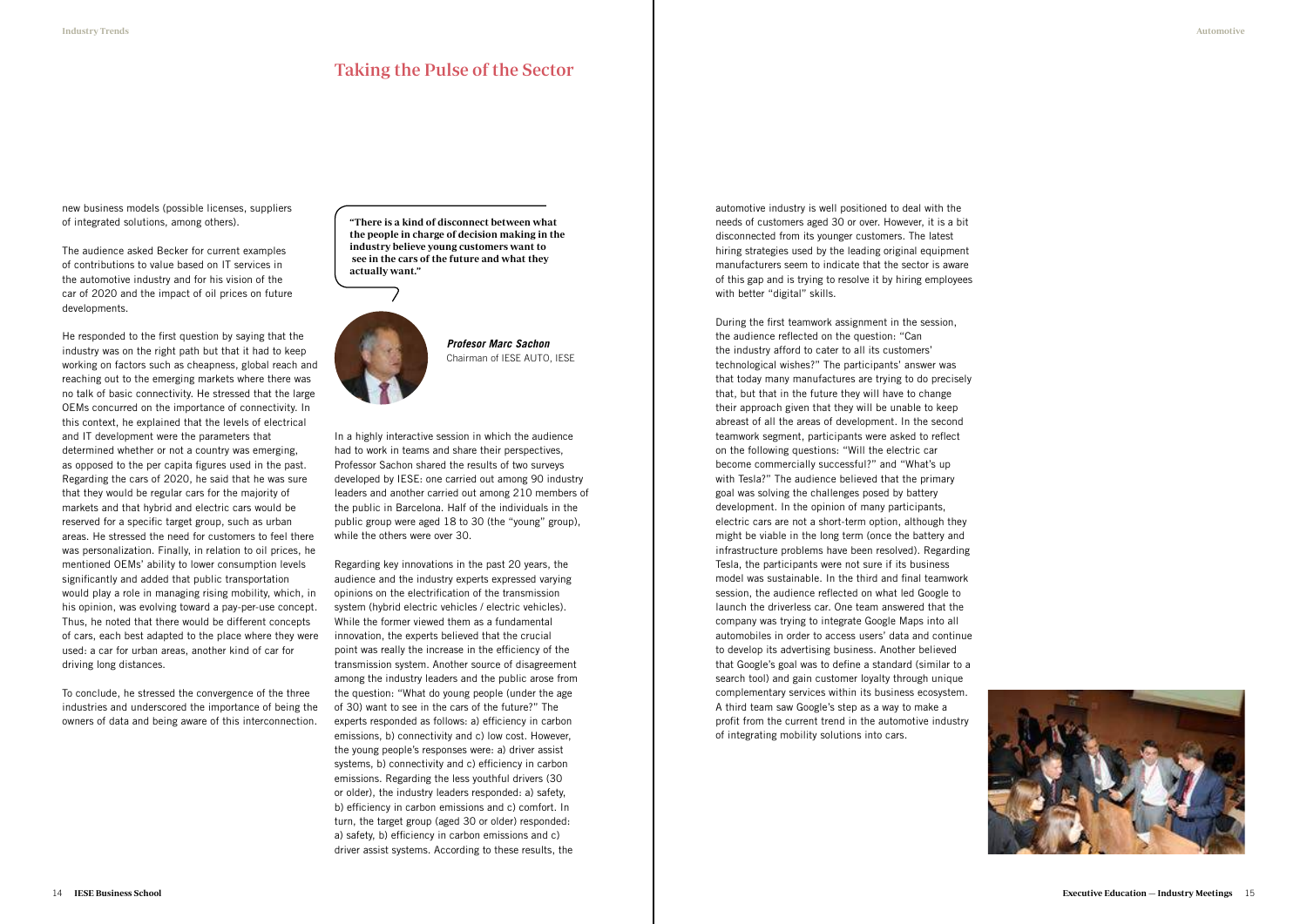# The Spanish Distribution Channel

# Manufacturers in Spain (II)

Roura began his talk by noting that Spanish customers enjoyed some of the highest benefits in the European Union (EU) and that the business of dealerships had minimum profitability. He stressed the importance of Efficient Vehicle Incentive Programs in prompting the recovery of sales in 2013 and praised the fact that the automotive industry had yet again been considered an engine driving the economy. He estimated sales of 845,000 cars in 2014, which would exceed one million in 2016, reaching 1.3 million in 2020; however, this last figure will still be less than the 1.7 million sold before the crisis. He surveyed the impact of the 64% drop in sales that dealerships witnessed between 2007 and 2012, noting that 788 dealerships and 1,498 services and agents folded, along with the 45% drop in the implementation of networks, which meant the loss of 50,000 jobs overall. He stressed the fact that the Spanish market was the most competitive in the EU, giving its best customers from the EU5 (Germany, France, the United Kingdom, Italy and Spain) average direct discounts of €4,300, almost 75% higher than the other countries, and he pointed out that it was cheaper to buy a car now than it was three years ago.

He explained that, in 2014, the network had extraordinary facilities with investments that were not yet amortized, and he emphasized the need to achieve Cobo's opening words reported on the importance of 2014 for the Figueruelas plant, with the launch of three models in one year: the Meriva (60,000 units), a new Corsa and another Mokka from Korea, which had been one of the biggest challenges in the history of the plant. He congratulated the team that had made it possible, with huge sacrifices, which also had to work with different engineering teams in Germany and Korea. He explained that the production of the Mokka was particularly celebrated, since it meant giving up outsourcing in order to begin using insourcing, and he made clear that this brought additional capacity to respond to worldwide demand, specifically to European demand, by sharing a platform with another manufacturing center in Korea. He stated that this process entailed consolidating more than 1,000 direct employees, with three or four times that number of indirect employees, and that it was expected to reach full capacity in 2016 with 500,000 units. He stressed what a milestone that bringing production from Korea to Europe was for General Motors, and he highlighted the logistical challenges they had to deal with at first to bring all the parts from abroad while the suppliers were still getting ready. He stated that they soon expected to have 50% of the vehicle's value located in Spain, to bring 20% from Korea and to bring the rest from other

profitability by introducing new standards. He ended his talk by arguing in favor of reinventing after-sales services,<br>
competitive in the European Union." Talk by arguing in favor of reinventing after-sales services, the activity that had brought dealers the most. He advocated the need for brands to have a strong network to sell and provide quality services, and he shared the fact that dealers needed a minimum profitability of 3%. To conclude, he reiterated the willingness of dealers to the concludered and the willingness of dealers to the manufacture of the manufacture of the manufacture of the manufacture of the manufacture of the manufacture of t work alongside the brands in order to prepare a bright future and build a stable market.

> The audience asked Roura several questions relating to the possibility of a concentration of dealerships helping profitability. They were also interested in ideas for reinventing and redirecting things.

> Roura answered the audience's questions by stating that the first thing that brands and networks had to do was see where they were failing and fix whatever was not working. He clarified that, if dealerships had to join forces to grow, they would but that the brands had to work to spearhead sales, among young people as well. On the other hand, he stressed the need to reinvent aftersales services and asked manufacturers to get involved in lowering the fixed costs of dealerships and suggested five-year maintenance formulas in order to support the official services over those offered by the competition.



parts of the world, including Mexico, China and the United States.

He continued to stress the manufacturing of the Opel Corsa in Figueruelas, the second top-selling Opel model in Europe with more than 10 million units produced, and he highlighted the improvements in quality achieved, as confirmed by a 90% drop in the number of complaints. He pointed out General Motors' cumulative investment of more than €4.5 billion, more than half of it in the previous 10 years. He spoke about a promising future thanks to the spirit and commitment shown by the teams and union representatives and about the quality, productivity and low costs that were the hallmarks of this plant.

Regarding the future, he stated that the company would keep trying to attract investment within the context of launches of 27 models and 17 engines scheduled for 2018. In 2015, they would account for 40% of production in Europe, and he stressed the importance of the institutions understanding what must be done for the industry in order to remain here in Spain. To conclude, he repeated his confidence in his team, which was committed and passionate about being the best and about leading.



"We need a minimum profitability of



posición competitiva, siempre entre los mejores, [...] nos comparamos con el resto del mundo y queremos estar ahí liderando"

"The Spanish market is the most

outsourcing and start talking about insourcing."

*Jaume Roura* CEO, Faconauto



*Antonio J. Cobo* General Manager, General Motors España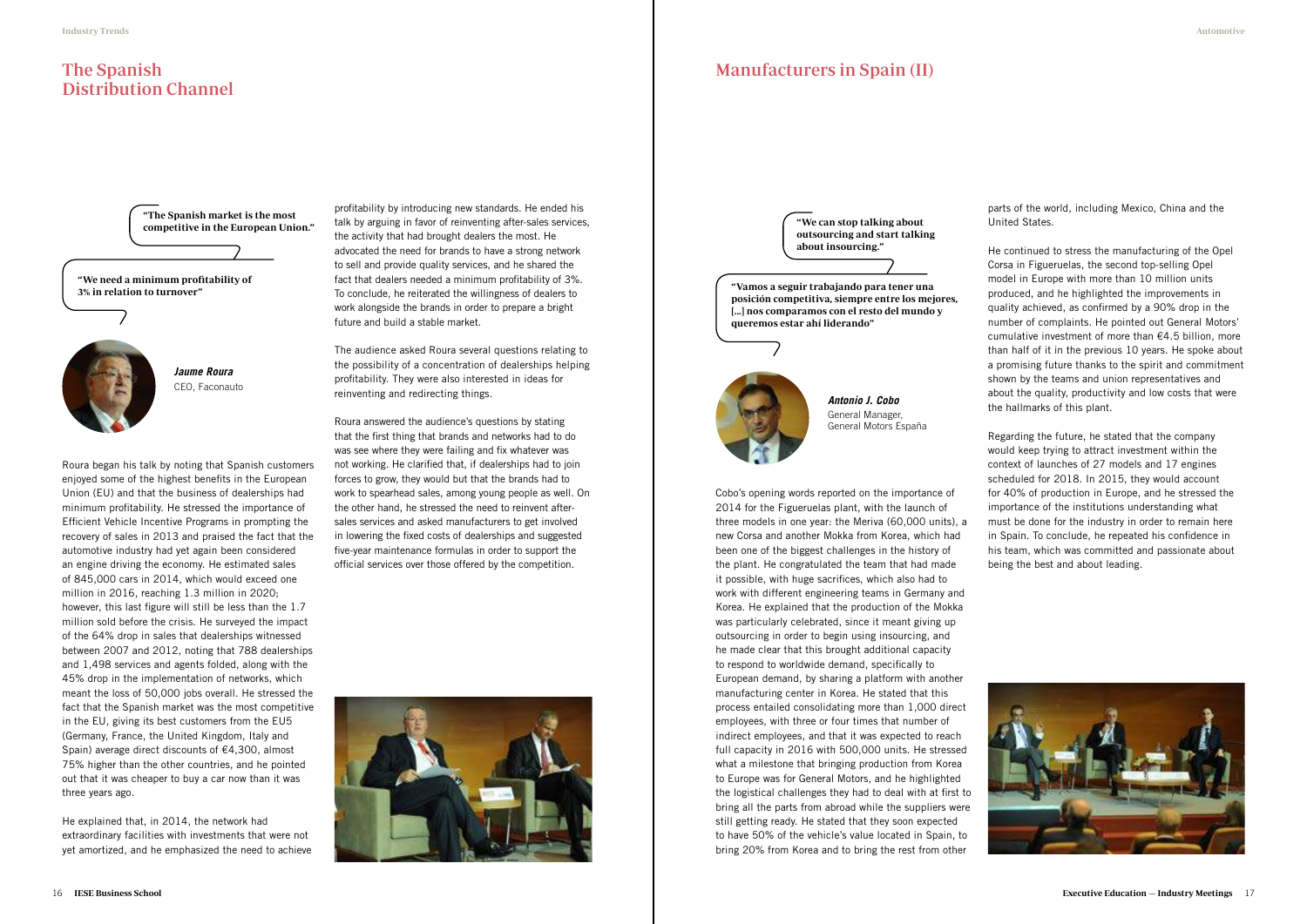Torres began his talk by stressing Spain's participation in the new Nissan production, explaining that, of the 12 new models, four were being manufactured in Spain thanks to the improvements in competitiveness and flexibility which got under way in 2009. Competitiveness was refocused by shifting from a factory-price approach to a flexible value-chain approach, increasing the times that the production line was open and getting ready to work 24/7. Furthermore, aware that it was necessary to add value in order to guarantee the future, he spoke about the impact of having a Nissan design center in Spain with an increasingly important role in the group's R&D for new products and about the focus on factory innovation by introducing the production of an electric car within a standard process.

Competitiveness had improved by 41% and the company was poised to help its suppliers achieve even further improvements. Continuing with this goal, they were hoping to achieve 15% cost reductions in three years. After noting that the plants would be occupied in the forthcoming years, he revealed that Nissan España was already working with 2020 in mind. He stressed the importance of talent as the basis of growth and shared several measures to promote training, including sending people to Japan and to design centers in England for a certain period of time. He expressed his conviction that Spain should play a leading role in the future and asked the government to help and to avoid carrying out activities, no matter how small, such as in the areas of energy or taxes, that would have a negative

impact and might harm Nissan's commitments. He asked suppliers not only to have a global and innovation-focused mentality but also to lower costs by 15% and to show their flexibility and willingness to play their part.

He reported that, in 2014, Nissan would produce 122,000 cars, 65% more than the previous year and that they hoped to produce more than 200,000 vehicles in 2016, including the Nissan pickup, the new Nissan NV200, the Nissan Pulsar, the Nissan Pathfinder and the conventional NV200. To conclude, he reiterated the importance of thinking about the future and focusing on innovation, competitiveness and talent in order to deal with the new manufacturers that were evolving toward similar quality standards.











"Like it or not, the electric car is the only zeroemissions response for the future."

> "Talent: that is the foundation of sustainable growth"



"Factories without design centers foretell a complicated future."

> *Frank Torres* CEO, Nissan Motor Ibérica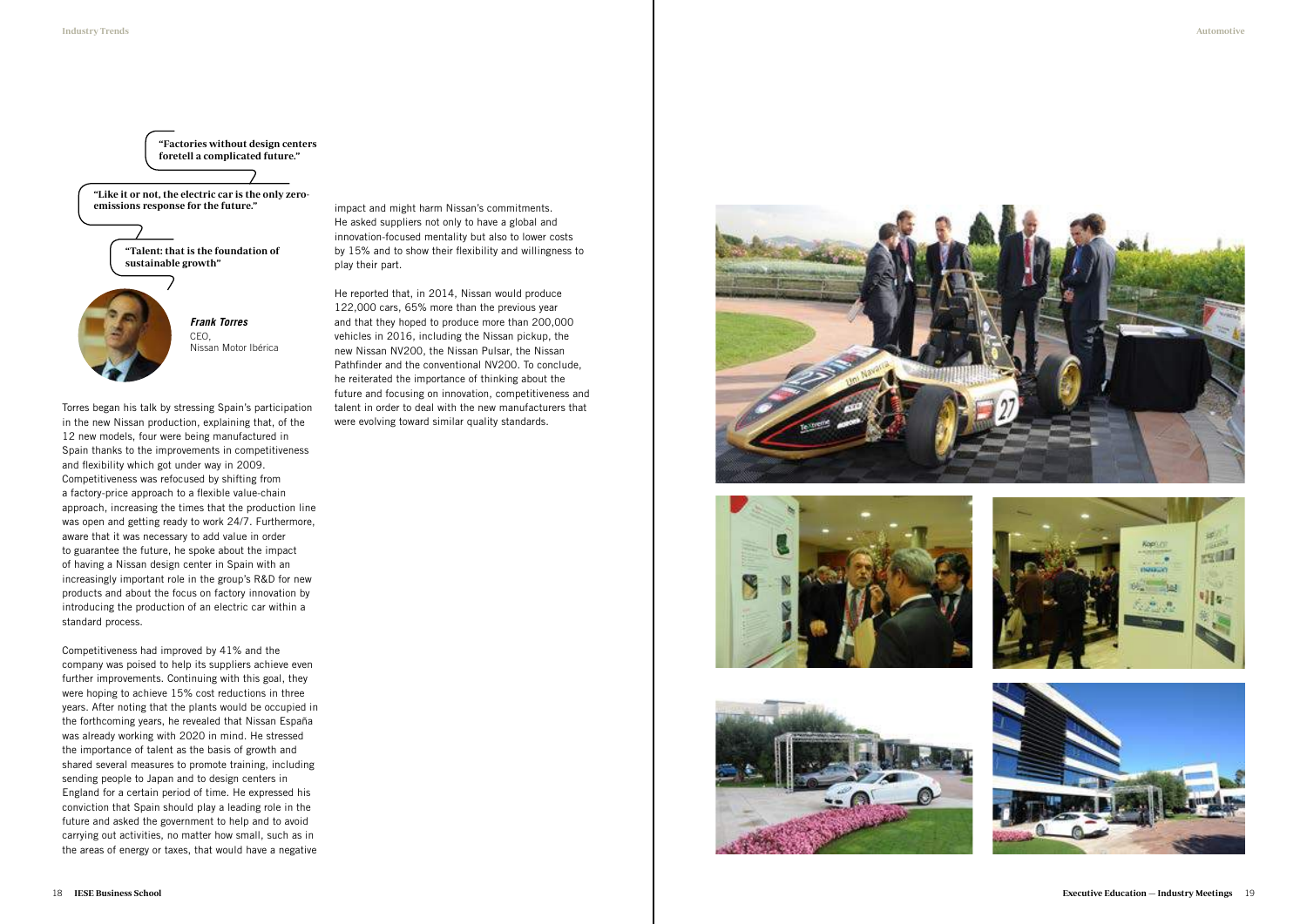# DAY 2 - WEDNESDAY, NOVEMBER 12, 2014

# The Perspective of ANFAC (Spanish Association of Automobile and Truck Manufacturers): The Road to Three Million – Key Elements and Reflections

The chairman of ANFAC, José Luis López-Schümmer, surveyed the evolution of the automobile and its impact on social life and economic development. He stated that rising geographic mobility, the population increase and larger urban zones, the reduction of poverty and the rise of the middle class led to predictions that the industry will strengthen worldwide. He distinguished different needs depending on the age of the population in the geographic areas and predicted an increase in regulations in cities, along with an increase in connectivity. He estimated that world production of automobiles would soon reach 100 million and said that Spain should take advantage of this opportunity by being competitive. He stressed the increases in production in Spain and Germany compared to other countries, such as France and Italy, which had lost around three million cars, returning Spain to the top 10. However, he asked that this not lead to complacency, since other countries were poised to capture volume. He stressed the wide variety of vehicles manufactured in Spain and the country's outstanding network of suppliers. He also noted that the industry had created almost 20,000 jobs in 2014.

He reported that the Three Million Plan was part of the goal of moving Spain up in the top 10, and underpinned the request to the government for it to extend the Efficient Vehicle Incentive Program, which was justified by very low average sales per thousand inhabitants compared to other countries. In the medium and long term, they wanted to increase this from 25 to 35 cars, which was still below the average before the crisis but would nonetheless be a sound position within Europe. He also suggested the need for tax measures, such as eliminating the car registration tax, improving the circulation tax and lowering the tax rate applied to payment in kind for efficient vehicles. After reporting that Spain exports to 120 countries, he explained that the Three Million Plan consisted of exporting 2.5 million vehicles and selling half a million in the domestic market, which would yield a one-point rise in GDP. He reported that 40% of the goals of the plan had been reached but he noted that more work was still needed in updating the fleet; in reforming the training, where he expressed his support for dual training; in logistics, where he asked for greater capacity in trains and trucks; in retrieving unpaid vehicles, which would lead to better and cheaper financing; and in energy costs. At a European level, he stated that ANFAC viewed the TTIP free trade agreement with the United States as vital, along with market unity, and he also believed it was important to measure the economic consequences of the new regulations on emissions on prices paid by end customers.

During the question-and-answer session, the president of ANFAC was asked about the country's recently unveiled reindustrialization plan.

López-Schümmer reiterated that the work was halfway finished and that he felt the Ministry of Industry and the government were responsive to the automobile industry. He insisted that, if four million was to be achieved or at least three million, it was essential not to become complacent because in 2015 they would have to fight for new models and the decisions were not made in Spain. He stressed that a government and society that are automobile-friendly would improve these opportunities.



"Spain accounts for approximately 4% of total car sales in the world. Maintaining or increasing this percentage requires us to think about how we can be more competitive and efficient."

"So far this year, the industry has created nearly 20,000 jobs."



*José Luis López-Schümmer* Chairman of ANFAC, CEO off Mercedes-Benz Spain, President of the German Chamber of Commerce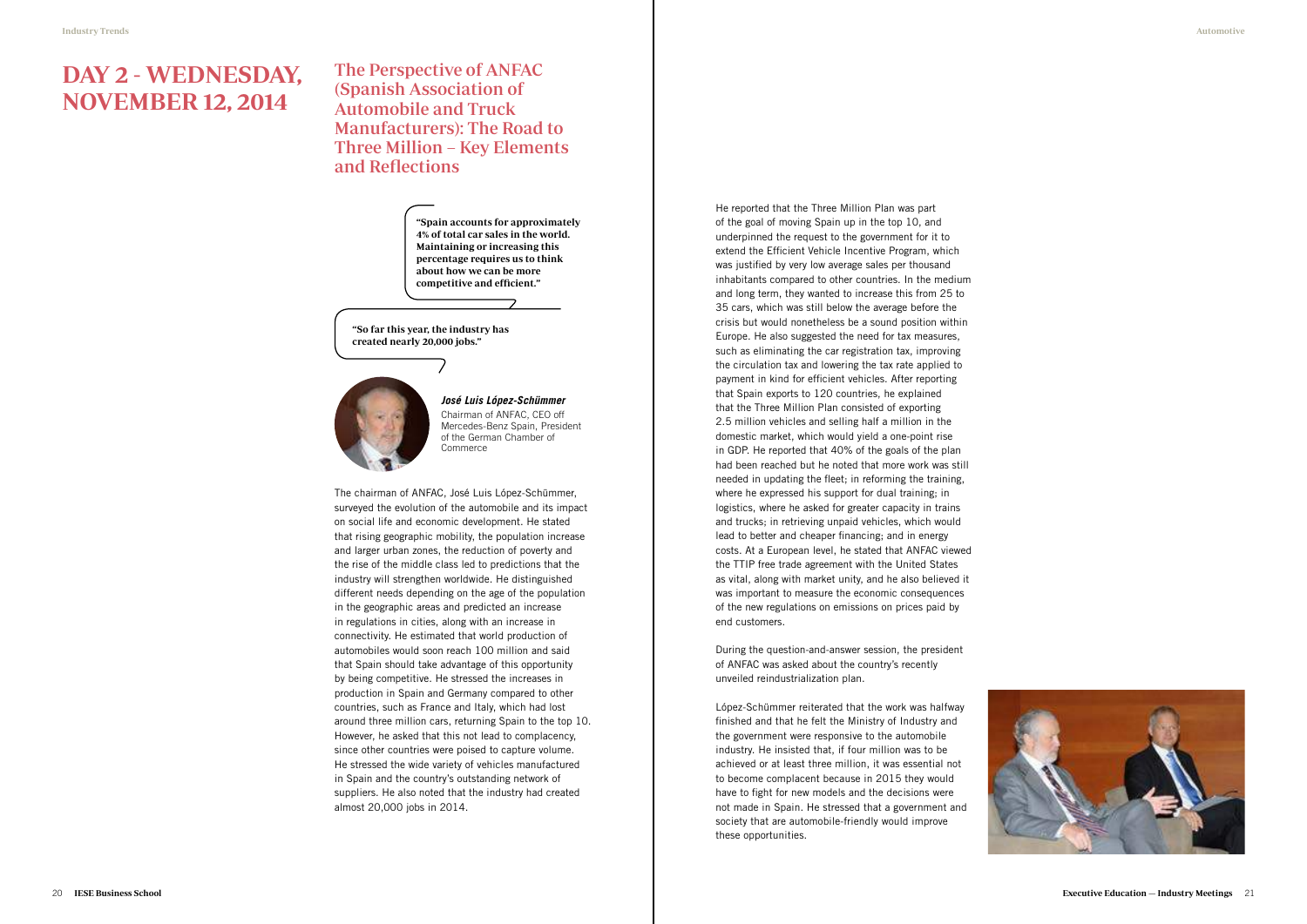Temiño started his talk by stressing the entrepreneurship of the Antolín family and recounting how the brothers Avelino and José Antolín had launched a small factory where they gained the trust of manufacturers through sound quality, how the demand for new components had increased and how they had expanded the portfolio of products and focused on creating their own technology from the very beginning. He explained that, at some point, the company decided to focus on products for car interiors and that, when its customers' decision-making centers moved to their home countries, the company had opened technical and sales offices, which ended up taking over product development. He described a product portfolio with four product lines: ceiling systems, where they are the world leaders; doors, where they are working to reach the top; high-value seats; and interior lighting solutions for automobiles. He spoke about a distribution of sales that was diversified among five primary manufacturers while the rest of sales were virtually all over the world. Geographically, he said that Europe accounted for more than 50% of sales. He noted that the company had a presence in 25 countries, it had 120 manufacturing plants and it hoped to reach an aggregate turnover of three billion in 2014. He stressed the company's

José María Pujol opened his talk by presenting a few figures on the Spanish automobile components industry, which included more than 1,000 companies; provided 75% of the car value; invoiced almost €28.08 billion; had 60% of direct exports (a figure that was more than 80% if Spanish components in exported cars were included); created 191,000 direct jobs; allocated 2.8% of turnover to investment, development and innovation, although this figure was as high as 4.5% in some companies; and had an impact on the associated industry with a multiplying effect through economic generation in other sectors. He stressed that between 2009 and 2013, the number of jobs had grown by 12%. In his opinion, the industry's keys to success lie in its competiveness; its solid industrial fabric; its mastery of manufacturing technologies with model plants in terms of production; its job quality and flexibility; domestic companies that are the leaders in their products and technology; and its reasonable, flexible labor costs. He also mentioned that the spirit of cooperation and social partners had made it possible to have the flexibility and creativity needed to deal with construction issues, as well as more than 60 years of experience in integrating the value chain; the diversity of companies, technology and products; the experience of supplying the entire world; and investment in research and development. Regarding this last point, he stressed the need to concentrate technology

efforts to diversify its financing by reaching out to the capital market and issuing 400 million in a single, highly successful transaction.

He kept the topic of innovation for the end of his talk, stressing the work at the RDI center in Burgos, where 340 highly trained technicians worked. He explained that they had generated more than 400 technical solutions with 1,600 patents and that research into products and processes required investment. He stressed the need to develop manufacturing processes in order to become more competitive and productive. He stated that investment was 3% of turnover and sketched a strategy that revolved around materials, industrial flexibility and smart interiors. He noted the capacity of Spanish universities and the quality of Spanish talent that was emigrating to other countries, and he said that the automotive industry should make an effort to ensure that this creativity bore fruit here at home. In particular, the components industry was strong enough to spearhead initiatives and remain one of the most important engines of industrial growth in Spain.

The questions sparked by Temiño's talk revolved around the economic crisis, managing a significant volume of manufacturing plants, retaining the company's essence in an internationalization process and its supplier selection policies. He was also asked for his opinion on Africa and Asia.

Temiño responded that to deal with the crisis they cut overheads by 10%, beginning at the top with capex, and they disinvested in anything that was not part of the core business, thereby managing to lower the breakeven point by 20% and close 2009 with an EBIT equivalent to zero. When the market picked up, they reaped the benefits by improving results year after year, in 2014 as well. When he discussed the complexity of managing 120 plants, he attributed the company's success to the extreme motivation and dedication of its team. He highlighted the importance of managing development, along with the efforts and sacrifices that had been needed to launch technologies abroad, starting with Spanish expats and later hiring and training people in local teams. He stated that the key

to loyalty at Antolín, beyond the obvious compensation packages and internal promotion, is motivation, and that retaining the essence of the company was the consequence of the enthusiasm that the Antolín family had inspired by showcasing success stories.

Regarding future areas, he stressed growth plans in China and the NAFTA countries and revealed the company's desire to start working with U.S. companies with doors and plastic parts. Regarding Africa, he stated that for Spain, Morocco could be a chance to lower the costs of some products, but he also stressed that in order to remain a suitable country for fitters, Spain had to be a center of excellence in assembly with high productivity, providing the entire supply chain with increasingly innovative solutions. In other words, he said that the paradigm of quality, price and service must include innovation.



# Suppliers and Innovation **Suppliers** and Innovation **The SERNAUTO** Point of View

"I think that the components industry is strong enough so that together we can spearhead private institutional initiatives in order to remain one of the most important engines of industrial growth in Spain and to ensure that these talents do not go abroad. We have to ensure that our people's creativity and capacity bear fruit here at home."

"In this country, we have to take training very seriously. I am in favor of dual training and for companies to administer these percentages and for them to support themselves in their own training or hire official centers for their people."





*José Manuel Temiño* CEO, Grupo Antolin

*José María Pujol* President, SERNAUTO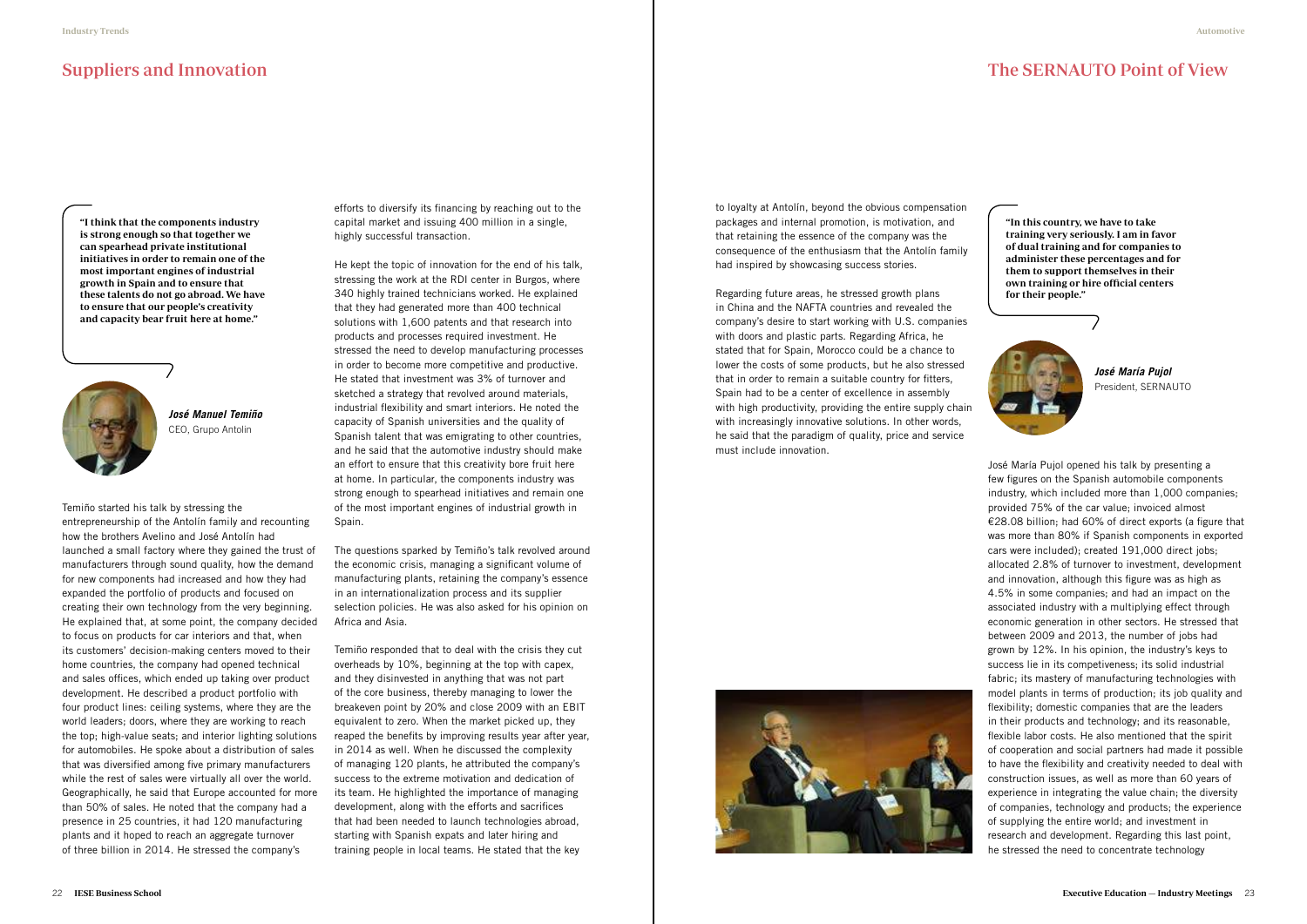centers domestically. He underscored that it was an international, multilocal industry that was set up near customers and tended to have headquarters in Spain; it had a presence in 35 countries and exported to more than 150.

Regarding the future, he mentioned that the industry was facing the following challenges: productivity, innovation in manufacturing process, job flexibility, stable energy costs and logistical costs. He also emphasized the need for the Mediterranean corridor, where more than 60% of the exports in the industry circulated. He highlighted the importance of training and questioned the efficacy of current systems in allocating resources, and instead suggested that companies administer them, either through internal programs or by sending their teams to official centers. He expressed his steadfast support for dual training and for greater interaction between universities and companies, which would allow university students to do regular internships in companies. To conclude, he called for special support for SMEs, access to financing and a public sector that partners with an industry contributing to society.

Pujol stressed that the industry worked in a very united but discreet way with large companies pulling the smaller ones along, encouraging them to internationalize.



At the end of his talk, Pujol was asked whether he thought it was a good idea to encourage agreements among manufacturers as a way to promote the industry.

# Clusters, Talent and Innovation

guilera started his talk by distinguishing between and spotlighting the role of clusters as associations that join the industry vertically by encompassing brands, components manufacturers and numerous SMEs that were not members of the management associations (in this case, ANFAC and SERNAUTO). He described the uniqueness of the industrial fabric that comprises the CIAC, with two OEMs, 5,000 people working in R&D and a density in this area that was fairly high, although still insufficient. He stated that in Catalonia the automotive industry accounts for €14 billion or 7% of GDP. In his opinion, the key to a cluster's success was cooperation among the OEMs, and he corroborated the strength they brought to the CIAC. He defended the automotive industry's focus because of its cross-cutting nature, with more than 500 technologies, and he revealed that the purpose of the CIAC was to generate

"The skill to effect […] cultural transformation […] people who can function in disruptive environments […]. The digital experience […] is going to be part of the way things are done in all areas of the company."



"We have to do things locally while always looking globally. The game is worldwide."



*Juncal Garrido* Partner, Atomotive Practice, Russell Reynolds Associates

*Vicenç Aguilera* President, Automotive Industry Cluster of Catalonia, Ciac (CIAC)

competitiveness based on cooperation and helping companies to join together and internationalize. He expressed his conviction that a profound local vision was needed that reached down to companies with five or six workers but always with one eye cast on the world at large because the game was global. He repeated several times that, even though the size may still be relatively small, anything done here should be viewed with the sights set on winning this worldwide game. He explained that the CIAC had 123 members and its activity is organized around six committees in which almost 230 people from the industry participate. These same people also work in 40 cooperation projects, and he stressed that changing some things would depend on the people in the automotive industry.

Garrido then took the floor and presented an analysis of the executive committees of 11 OEMs and eight tier 1 companies with 191 and 107 executives, respectively. She mentioned that 75% of the executive committees of global companies had the same nationality and they uniformly had a low presence of women. Furthermore, the figures show that the typical CEO was an executive with the same nationality as the headquarters, with more than 25 years as a company employee and experience managing the income statements of either the brand or the division. She stressed the existence of functional careers in OEMs and more well-rounded development in top ranked companies. To conclude, she contrasted these figures with those of Tesla, a company with an executive committee in which technology and innovation were important, and which, with almost 20,000 employees, seemed to see itself as a digital company more than as a typical OEM.

Aguilera then noted that the people who led innovation and had to carry out the digital transformation were of a certain age and their digital experience was minuscule. He stressed that today was when decisions on the future had to be made, decisions that posed enormous challenges such as knowing what different user groups wanted and what was technologically possible. To conclude, he surveyed the major challenges facing the industry, which ranged from environmental protection to the value of mobility, manufacturing overcapacity in some places and shifts in sales paradigms.

Garrido spoke about the future professional qualities that companies needed: the ability to spearhead cultural transformation, since very different organizations were probably going to have to work together (mergers, consolidations, new players, etc.); the capacity to function in disruptive environments with new players that might not survive long but would have a great impact; cross-functional digital experience, which was going to be part of the way things were done in all areas within the company; and logically, operational excellence, something in which the automotive industry had always been on the cutting edge.

The audience asked the speakers what they would highlight about the cluster in Catalonia, what they thought about the lack of specialization of technology centers in Spain and whether they believed that it would be necessary to seek staff abroad due to the digitization of automobiles.

Aguilera firstly stressed the wealth brought by having two OEMs (Nissan and SEAT) with two different cultures; with two slightly distinct technological lines, strategically as well; and with different forms of training and making investment decisions. Secondly, he mentioned the topic of R&D, claiming that it was vital. He explained how Germany manufactures almost six million cars and has the capacity to develop the entire car, with thousands and thousands of engineers working towards the future. He added that there are opportunities for growth in development in Catalonia, and that as a cluster, they wanted to be the catalyst or to help SMEs understand what size they should be, what strategies they should follow and how they should go about internationalizing. On the other hand, he explained that the Government of Catalonia had already made the decision to join the technology centers and that the CIAC was offering its viewpoint on where they should be competitive and where they should be excellent. He advocated specialization, excellence and competition, stressing that even though he believed that action could be local, strategy should be global, and he recommended a global strategy for the technology centers in Spain that were oriented towards real industries in different regions, whose needs varied.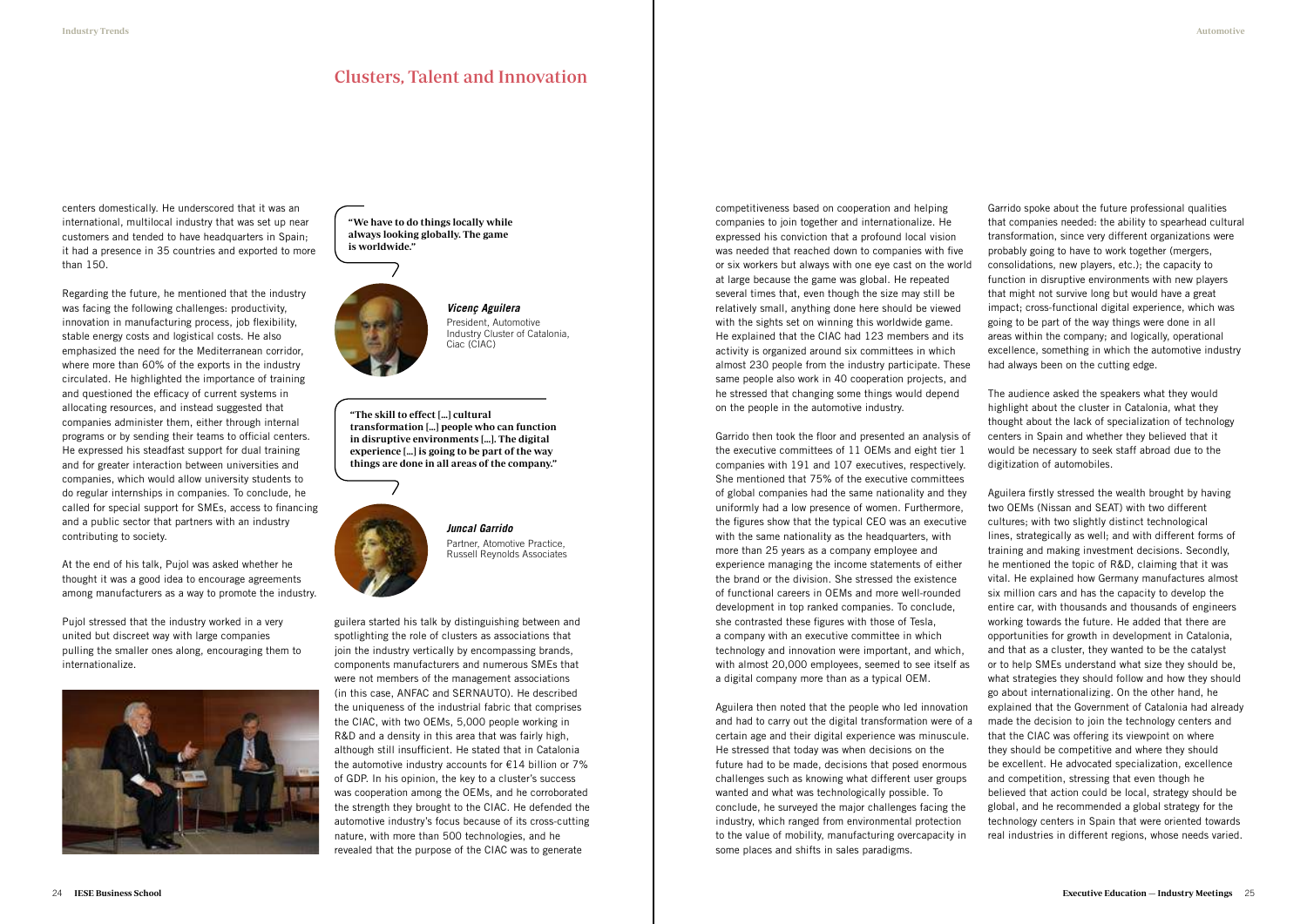Garrido responded that Catalonia had young talent and that several companies in the digital sector had their headquarters in Barcelona, an advantage if it was borne in mind that automotive companies in Catalonia were competing by concentrating avidly in the digital pole. Regarding how this would affect digitization, she explained that automotive companies that had to acquire these capacities abroad would have to be prepared so that the people who join them could develop within the company. She also mentioned that an umbrella could help, citing the example of BMW, which began by having this part separate but ultimately integrated it into the organization.



# Ict Innovation: Communication and IT Companies



*Surya Mendoça* Managing Director of m2m, Telefónica

*Chandru Shankar* Director of Industry and Distribution for Europe, The Middle East And Africa,

Microsoft

"Connectivity: everyone knows that it is coming, but no one knows exactly what it will be like."

"Transformar los datos en conocimiento y acciones de carácter constructivo y proporcionar información personal relevante en el momento oportuno"



Shankar briefly surveyed some of the key trends in the industry in general: digitization, how to improve user experiences and cooperation in the cross-supply chain, massive data, how to gather and use relevant information from customers, and 3D printing and its impact on the present and future of the manufacturing industry. Within this context, he stressed companies' ability to provide cooperation tools between the value chains of different sectors. In the case of the automotive industry, he cited the example of the improvement in the experience of buying a car, either from one's own home (home dealership) or at a dealership (fine-tuning the customer arrival experience, the showroom, etc.), and ultimately improvements in the customers' after-sales experience. In this context, the new tools and techniques such as analyses of expectations allowed companies to better serve their customers and develop personalized products and services. As a final example, Shankar presented a video that showed the importance of Microsoft Dynamics solutions as a crucial operating feature for the Lotus Formula 1 team, stressing its ability to move and analyze huge amounts of data in real time.

During debate time, the audience was interested in the ownership of the data provided by consumers and the role of legal departments in large companies.

Shankar underscored the seriousness with which Microsoft dealt with security and privacy issues regarding users' information, and he stressed the company's conviction that consumers' data belonged

to the consumers themselves. On the other hand, he explained that data could be exploited in an aggregate fashion without compromising personal information when extracting relevant information. He added that the company had groups in different activity areas that ensured compliance with the law.



From the division that Mendonça leads, Telefónica is working to make "m2m," or machine-to-machine communication, possible as a key step in the journey toward the Internet of Things. This group includes cars in addition to other intelligent apparatuses that can be used for other purposes, such as industrial, consumer or domestic purposes, among others. He explained that the market for connected cars would grow in the forthcoming years, but that what was not clear was exactly what it would look like – different companies had different strategies, but no one knew what the future would be like. However, he noted that consumers' preferences were clear: "Seventy-one percent are interested in buying a car with connectivity functions." He stressed that people expected experiences similar to what telephones and tablets provided. Mendonça also said that Telefónica had been chosen by Tesla to provide the connectivity in the Tesla S model in several European countries, and he further emphasized the importance of connectivity for the brand. Finally, he spoke about the launch of a service in the German market to provide connectivity to cars that initially lacked it, with features such as intelligent monitoring of the engine and batteries, localization of alerts, and reports on travel and driving issues, among others.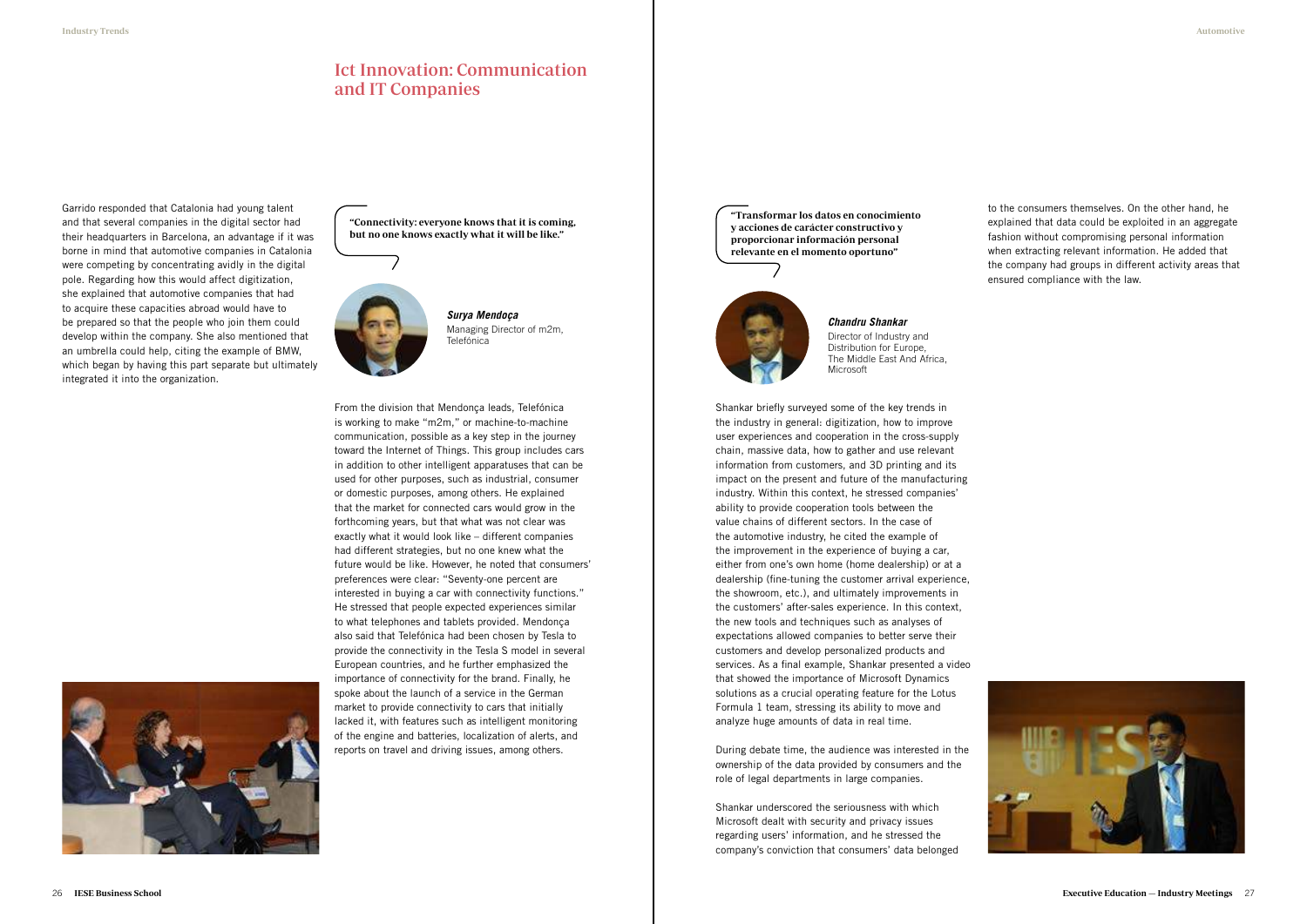# CLOSING SESSION

At the closing event, Professor Pedro Nueno stressed the industry's huge efforts and investments aimed at answering the questions emerging at the meeting, and he predicted a forthcoming year that was likely to be filled with answers. He further expressed his satisfaction at having heard stories of success and solidity in this year's edition, which showed that in Spain you could be extraordinarily competitive, but you had to keep fighting for it. Francisco Roger then thanked IESE for the opportunity of sharing in these sessions, noting that the quality of the debates had been outstanding. He underscored the importance of the challenges that must be faced. Joan Llorens, in turn, pointed out the huge volume of technological issues that been covered in the talks. Finally, Professor Sachon closed the meeting by thanking the speakers for their participation and by thanking KPMG for their fruitful partnership. He expressed his satisfaction with the positive evolution of the industry compared with recent years and reiterated the training needs that future changes would bring. Finally, he invited participants to attend the 30th anniversary of the meetings in November 2015, where "The next 30 years" would be the topic of discussion.







*Profesor Pedro Nueno* Founding Chairman of IESE AUTO

*Francisco Roger*

Partner and Automotive Industry Coordinator, Kpmg in Spain, and Coorganizer

*Joan Llorens* Founding Chairman of IESE AUTO and Member of the

Advisory Board, STA



*Profesor Marc Sachon* Chairman of IESE AUTO, IESE

"The technological levels in the room were higher than at other years' meetings."



"We are working to see what answers the industry is going to provide to the major questions being asked." the future of individuals" "We are going to keep fighting for the industry."



"We are at the start of a period of huge changes, and this means work to be done on education and



"You can be extraordinarily competitive in this country."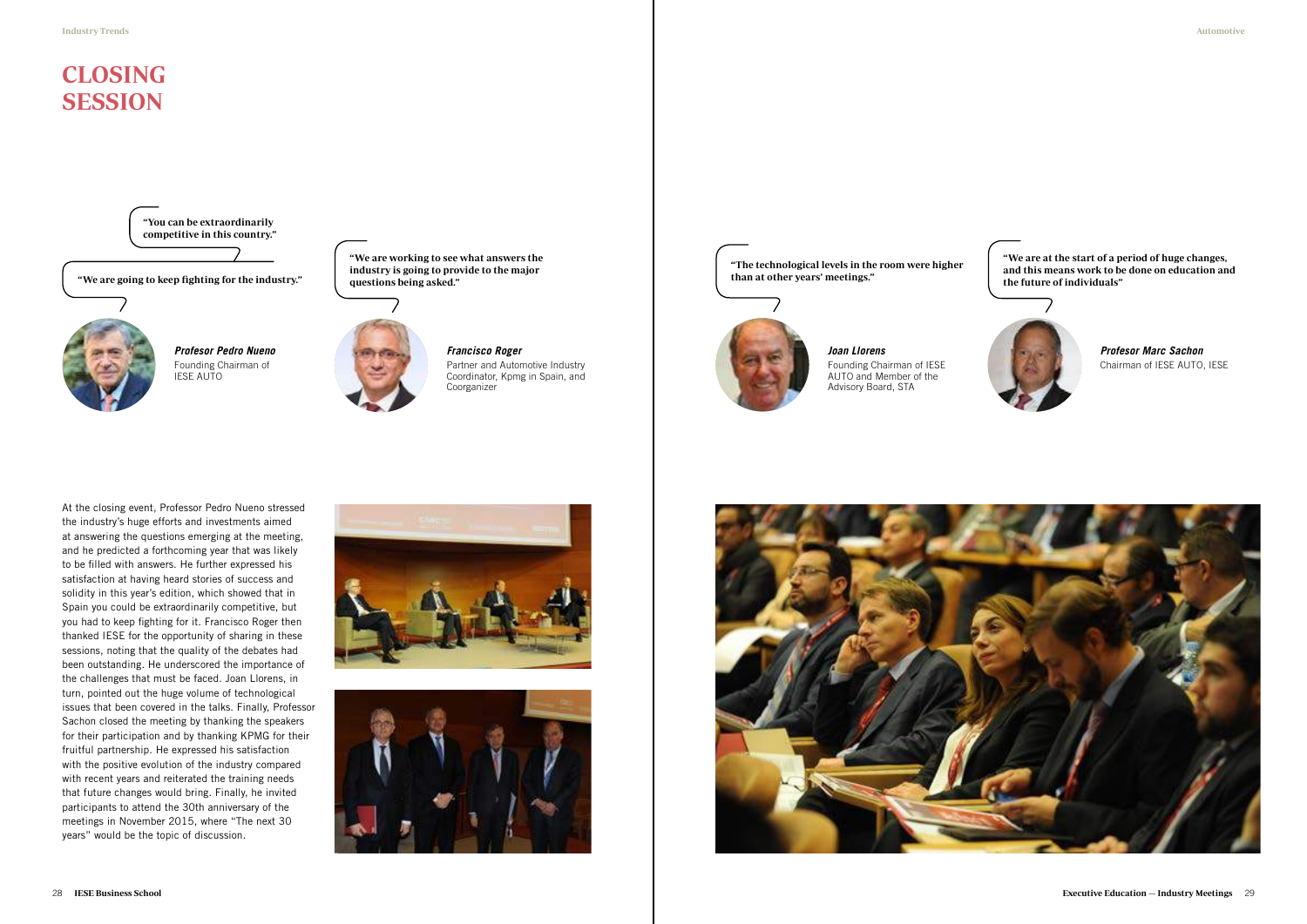# PROGRAM

# Tuesday, November 11, 2014

Welcome and Reception

Opening Session

- Professor Jordi Canals, dean, IESE Business School
- Joan Llorens, founding chairman IESE Auto and member of the Board, STA
- Professor Pedro Nueno, founding chairman IESE Auto, IESE Business School
- Francisco Roger, partner and automotive industry coordinator, KPMG in Spain, and co-organizer
- Professor Marc Sachon, chairman IESE Auto, IESE Business School

Economic Overview: Overview of the Spanish, European and Global Economies

Although the Euro Zone has overcome the recession, the long shadow of deflation and the complexity of a potential purchase of European debt undermine its recovery. Falling debt prices have yielded a positive effect in Spain, but the sluggish employment market indicates that more work is needed.

• Professor Antonio Argandoña, IESE

Speech by the Regional Minister of Business and Labor of the Government of Catalonia

• The Honorable Felip Puig

Coffee Break

New Players: Quality, Branding and Post-sales Customer Satisfaction

The growth of OEMs in volume-leadership markets continues to steadily rise. Some companies have done very well by implementing effective quality control, branding and post-sales customer satisfaction strategies, and have begun to take their first cautious steps toward internationalization.

• Gert Volker Hildebrand, executive director of design, Qoros Automotive Co. Ltd.

Moderator: Professor Pedro Nueno, IESE Business School

## Value and Sustainability

Companies can create value by integrating sustainability in all facets of the value chain through sustainable management and responsible products that satisfy customer needs and respond to the challenges of safety, mobility, and energy efficiency, among others, and reflect a real concern for environmental protection.

• Dr. Rainer Feurer, senior vice president, sales strategy and steering, channel development, BMW Group

Moderator: Professor Marc Sachon, IESE Business School

Coffe Break

# Tuesday, November 11, 2014

The "Why Buy a Car?" Generation

The automotive industry faces challenges that go far beyond engineering. Many young consumers question the need to own a car, as well as the importance of the automotive industry. How can automotive firms strengthen their brands and overall value and raise interest among younger consumers?

- Reiner Hoeps, managing director, Mercedes-Benz Cars
- Emilio Herrera, managing director, Kia Motors Iberia

Moderator: Juan José Díaz Ruiz, CEO, Díaz Ruiz & Partners

Manufacturers in Spain (I)

• José Manuel Machado, chairman and CEO, Ford Spain

Moderator: Francisco Roger, partner and automotive industry coordinator, KPMG in Spain, and co-organizer

Convergences Between Sectors

• Dieter Becker, global chair, automotive sector, KPMG International

Moderator: Professor Pedro Nueno, IESE Business School

Lunch

Taking the Pulse of the Sector

• Professor Marc Sachon, IESE Business School

The Spanish Distribution Channel

Car dealerships are beginning to turn a profit and generate employment. While the recovery is slow, growth objectives are being met. Post-sales, international markets and used-car sales have generated new business models. What else can dealerships do to create value? How can automobiles and drivers be better supported?

• Jaume Roura, president, Faconauto

Moderator: Professor Marc Sachon, IESE Business School

Pausa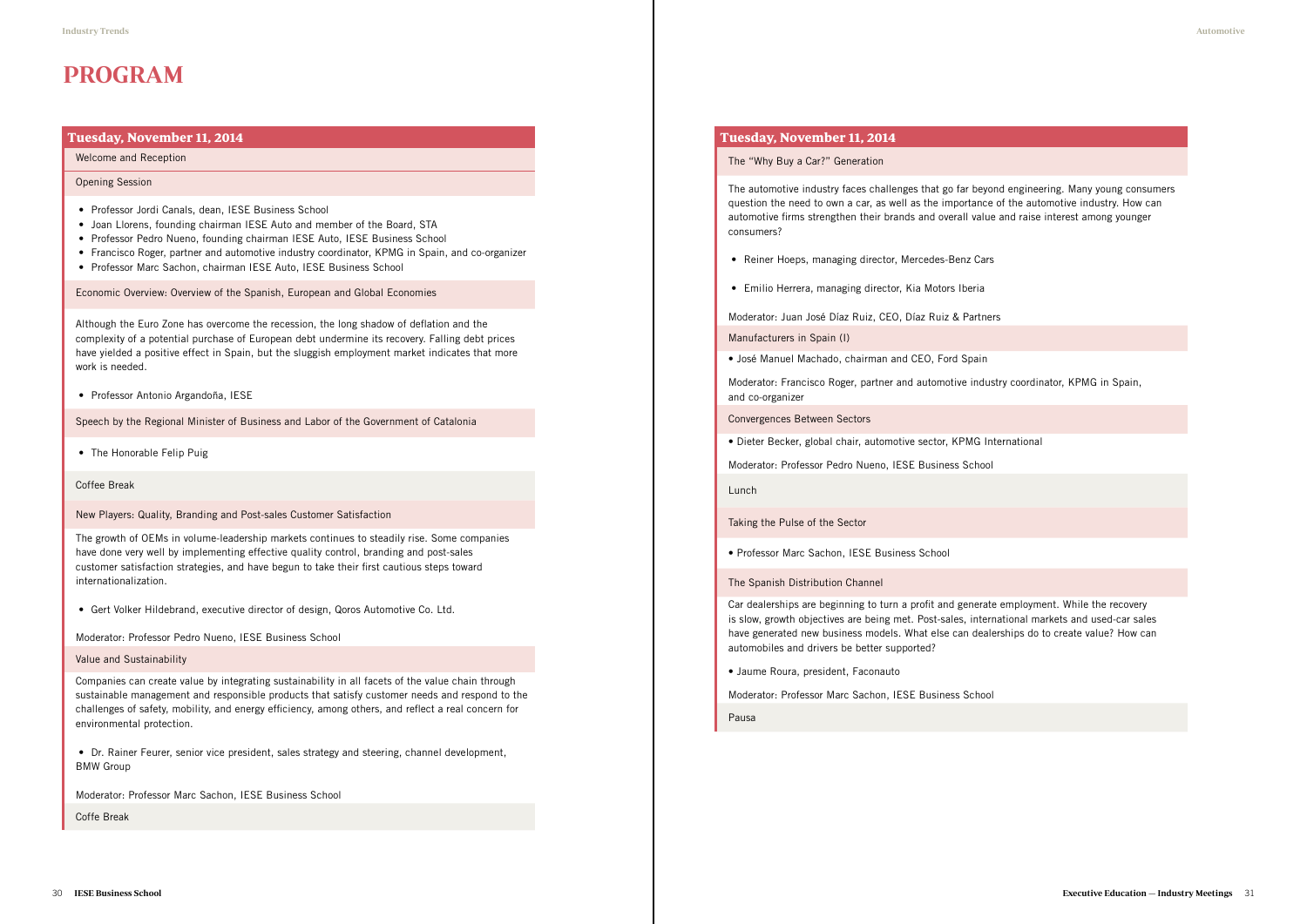# Tuesday, November 11, 2014

#### Manufacturers in Spain (II)

Good news for Spanish industry: the manufacturing sector, export sales and export value are growing, and investments in industry are increasing. Spain is gaining steam as an automotive player. Achieving a robust domestic market is crucial as the industry continues to create value. What plans does the Spanish automotive industry have for the future?

The Perspective of ANFAC (Spanish Association of Auton Road to Three Million – Key Elements and Reflections

- Antonio J. Cobo, general manager, General Motors Spain
- Frank Torres, vice president Nissan Industrial Spanish Operations, Nissan Motor Ibérica, S.A.

Moderator: Francisco Roger, partner and automotive industry coordinator, KPMG in Spain, and coorganizer

Reflections and Comments

Networking Cocktail Reception

## Wednesday, November 12, 2014

The Road to Three Million – Key Elements and Reflections

• José Luis López-Schümmer, chairman, ANFAC

Moderator: Professor Marc Sachon, IESE Business School

Suppliers and Innovation

The Spanish supply industry plays a pivotal role in the country's position as an automotive hub. Moreover, Spanish suppliers continue to successfully expand into international markets. How can Spanish suppliers gain market share and increase the value of the auxiliary industry to OEMs?

• José Manuel Temiño, CEO, Grupo Antolín

Moderator: Professor Pedro Nueno, IESE Business School

The SERNAUTO Point of View

• Josep M. Pujol, president, SERNAUTO

Moderator: Professor Pedro Nueno, IESE Business School

Coffe Break

Clusters, Talent and Innovation

Collaborations and alliances among companies in search of value and innovation despite increasingly dissimilar technological profiles have intensified. As professional profiles evolve, effective talent management has become key. What changes lie ahead?

• Vicenç Aguilera, president, Clúster de la Indústria d'Automoció de Catalunya (CIAC)

• Juncal Garrido, partner, automotive practice, Russell Reynolds Associates

Moderator: Professor Marc Sachon, IESE Business School

Ict Innovation: Communication and IT Companies

Information technologies offer incredible opportunities for innovation, which is particularly valued by younger consumers. Who will control the information channel?

- Surya Mendonça, global m2m managing director, Telefónica
- Chandru Shankar, EMEA manufacturing & distribution lead, Microsoft

Moderator: Professor Marc Sachon, IESE Business School

|  | nobile and Truck Manufacturers): The |  |
|--|--------------------------------------|--|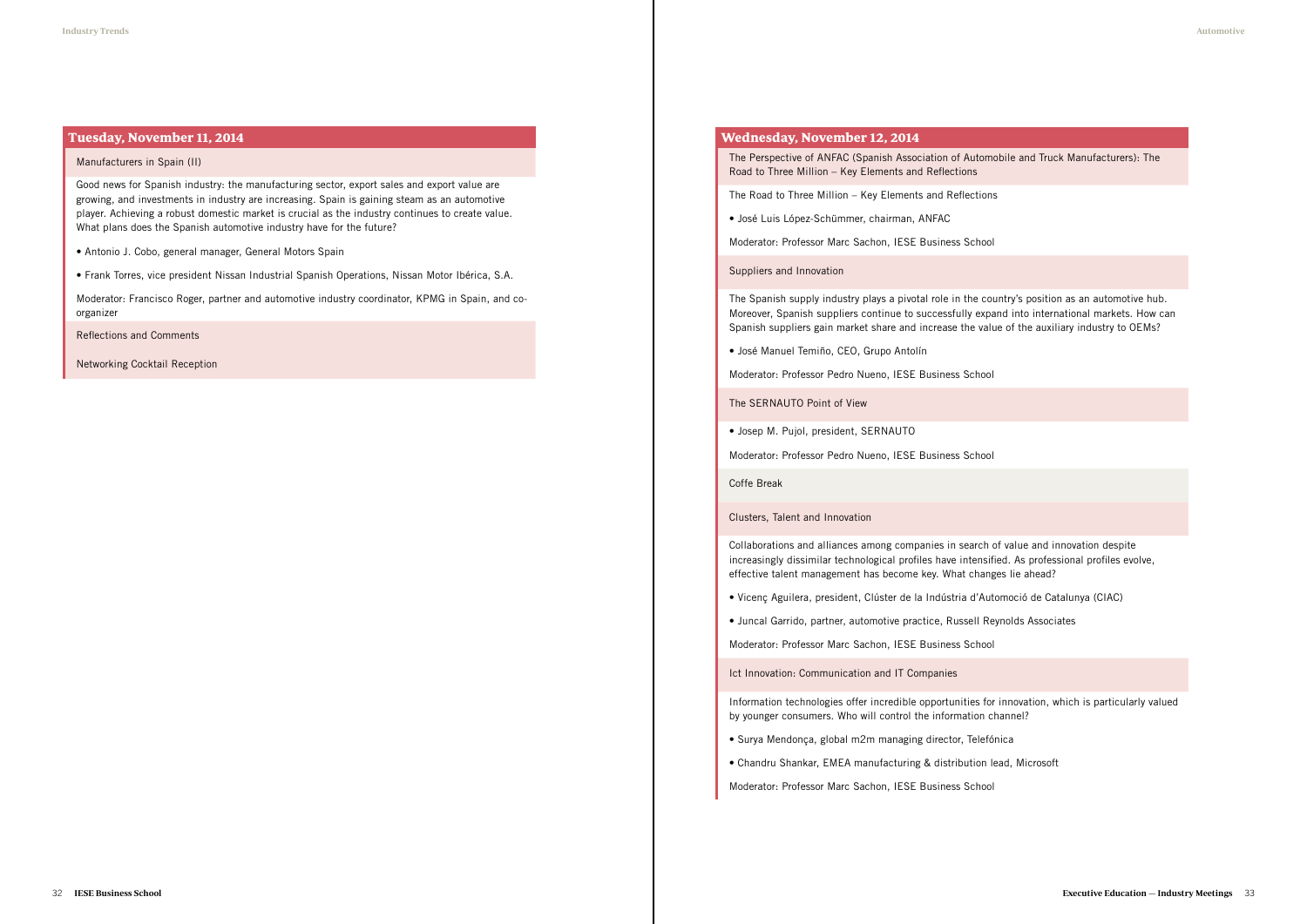# Wednesday, November 12, 2014

# Closing Session

- Professor Marc Sachon, chairman IESE Auto, IESE Business School
- Joan Llorens, founding chairman IESE Auto and member of the Board, STA
- Professor Pedro Nueno, founding chairman IESE Auto, IESE Business School
- Francisco Roger, partner and automotive industry coordinator, KPMG in Spain, and co-organizer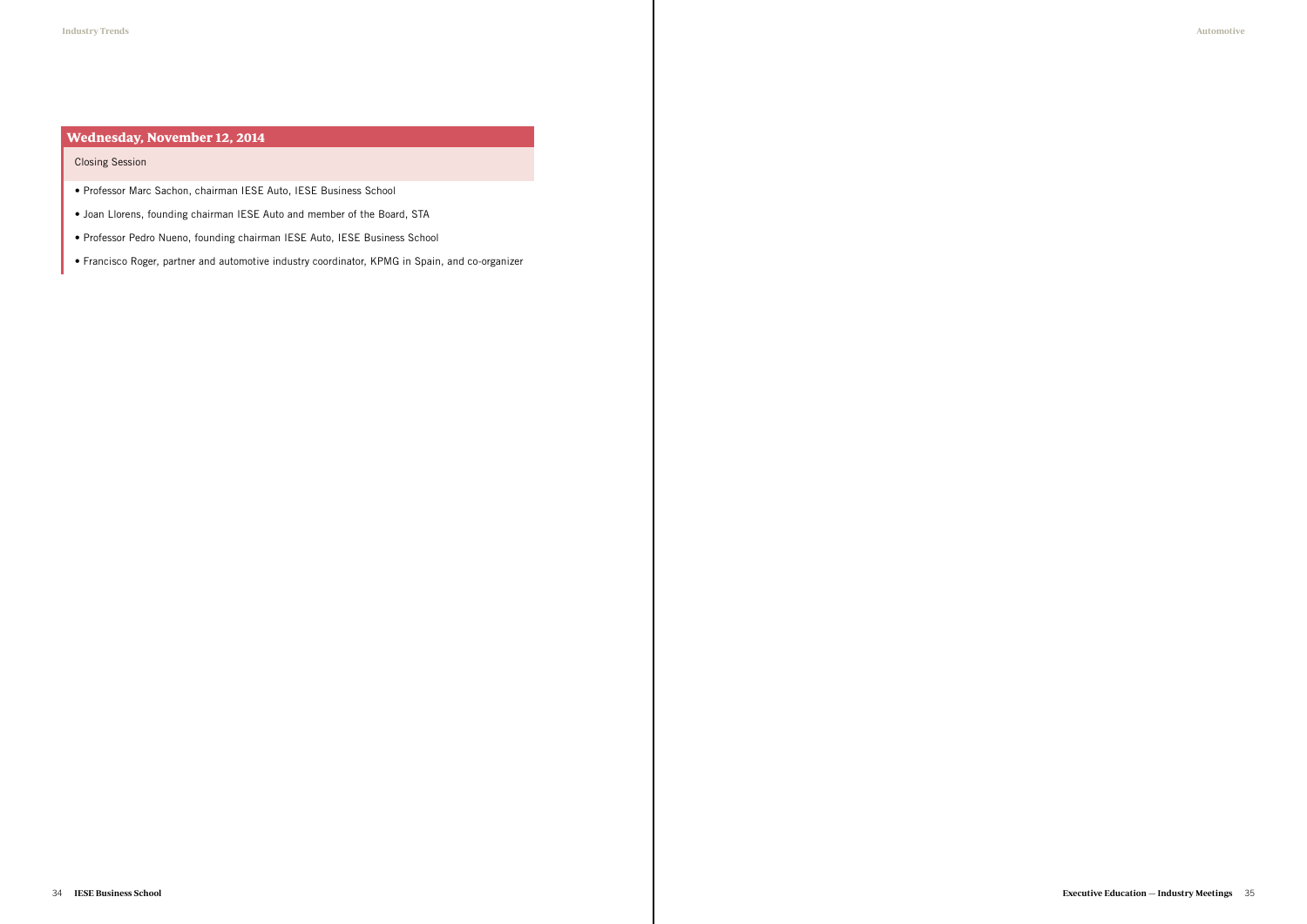# SLIDES

Marc Sachon msachon@iese.edu

> IESE AUTO Slide 12 11 November 2014

# **Two Surveys**

Marc Sachon msachon@iese.edu 11 November 2014

IESE AUTO Slide 10

- **1. VW Group: \$13.5 Billion**
- **2. Samsung: \$13.4 Billion 3. Intel: \$10.6 Billion**
- 
- **4. Microsoft: \$10.4 Billion 5. Roche: \$10.0 Billion**
- **6. Novartis: \$ 9.9 Billion**
- **7. Toyota: \$ 9.1 Billion**
- **8. Johnson&J.: \$ 8.2 Billion**
- **9. Google: \$ 8.0 Billion**
- 
- **10. Merck: \$ 7.5 Billion**

**Source: Handelsblatt, Bloomberg, Reuters; Oct. 2014**

# **Insights**

- **1. Young people see automotive different than we do 2. The automotive industry is not able to communicate its achievements to young people**
- **3. Japanese manufacturers are still perceived as being more environmentally friendly than EU manufacturers**

IESE AUTO **Slide 14** 11 November 2014

Marc Sachon msachon@iese.edu



Marc Sachon msachon@iese.edu

- **Two groups surveyed**
- **First group (N=90): automotive sector**
- **Second group (N=210): population, both**
- **young (<=30 years) and old (>30 years)**
- **Both groups were asked about the needs for young (<30) and not-so-young (> 30) people**

# **Insights**

- **1. Young people see automotive different than we do 2. The automotive industry is not able to communicate its**
- **achievements to young people**
- **3. Discrepancy between perception of low-emission producers and reality**
- **4. Digital is becoming a game changer for safety, emissions, connectivity and others**









# **R&D Spending in 2013**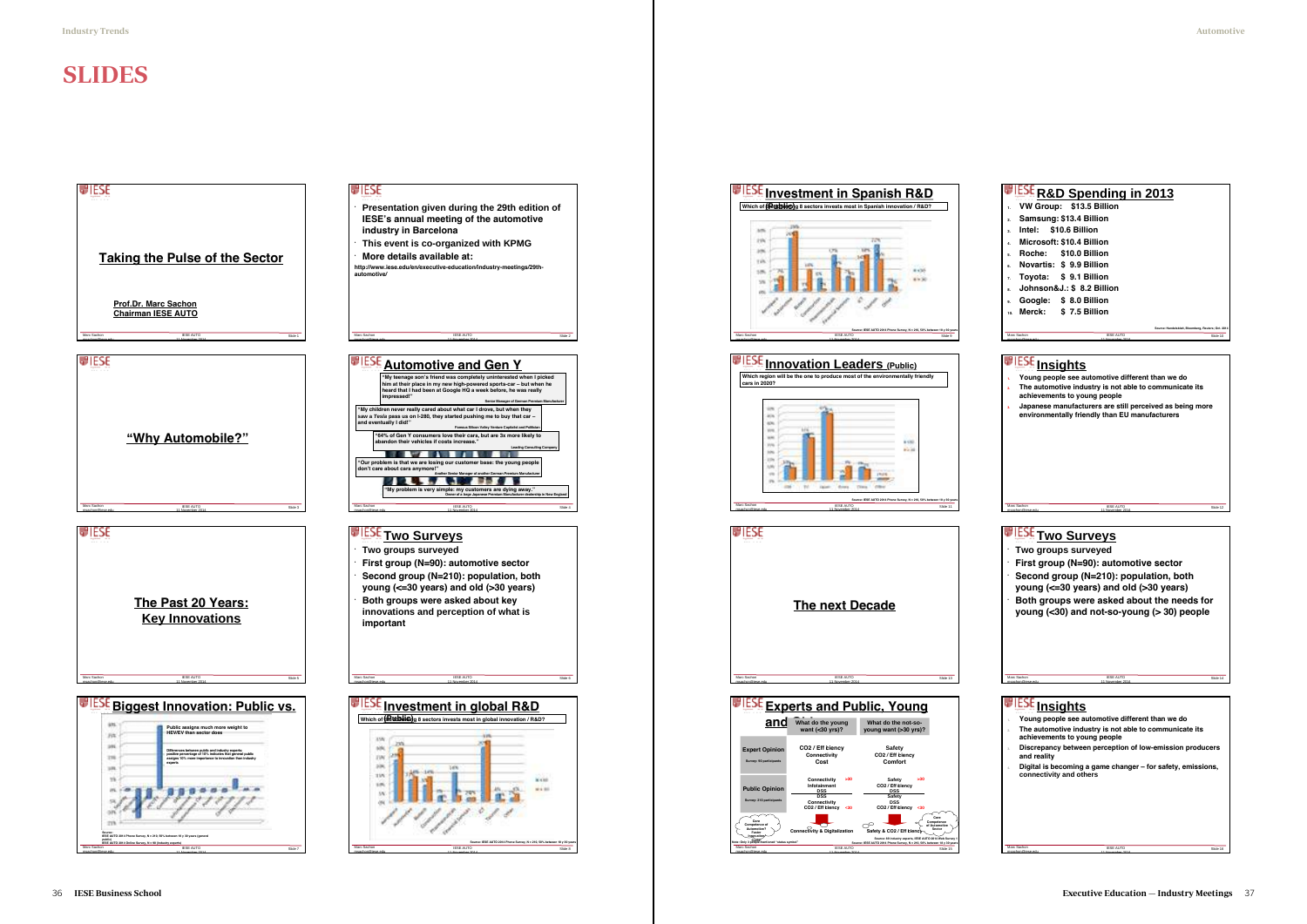IESE AUTO Slide 34





₩IESE **What do IESE's MBA students think?** Marc Sachon **IESE AUTO** Slide 31 msachon@iese.edu 11 November 2014 *<u><b>IFIESE* Innovation: broaden access</u> **Success will be def ined… …no longer by developing superior functionally adapting to custom needs ! Going from top-down innovation management…** ...to a bottom-up employee and custe

Marc Sachon msachon@iese.edu **Project: Automotive Trends Source: IESE MBA BCN 2015, Team B9**

11 November 2014



**innovation management!**

**To stay on top of the automotive world ... ...you have to ensure worldwide access to cutting edge innovation in technology!**

**Source: newsletter@teslamotors.com, 12-11-13**

▄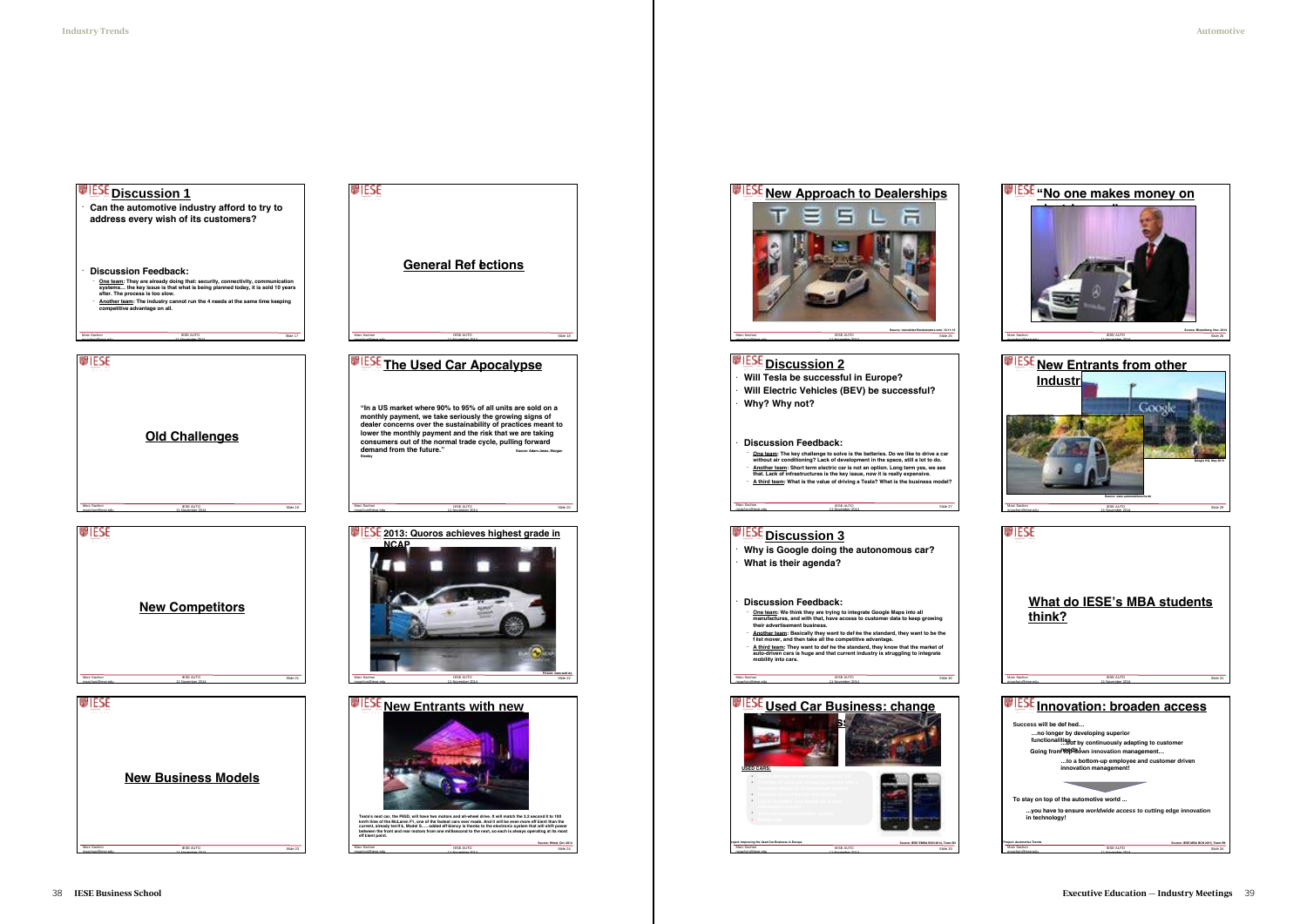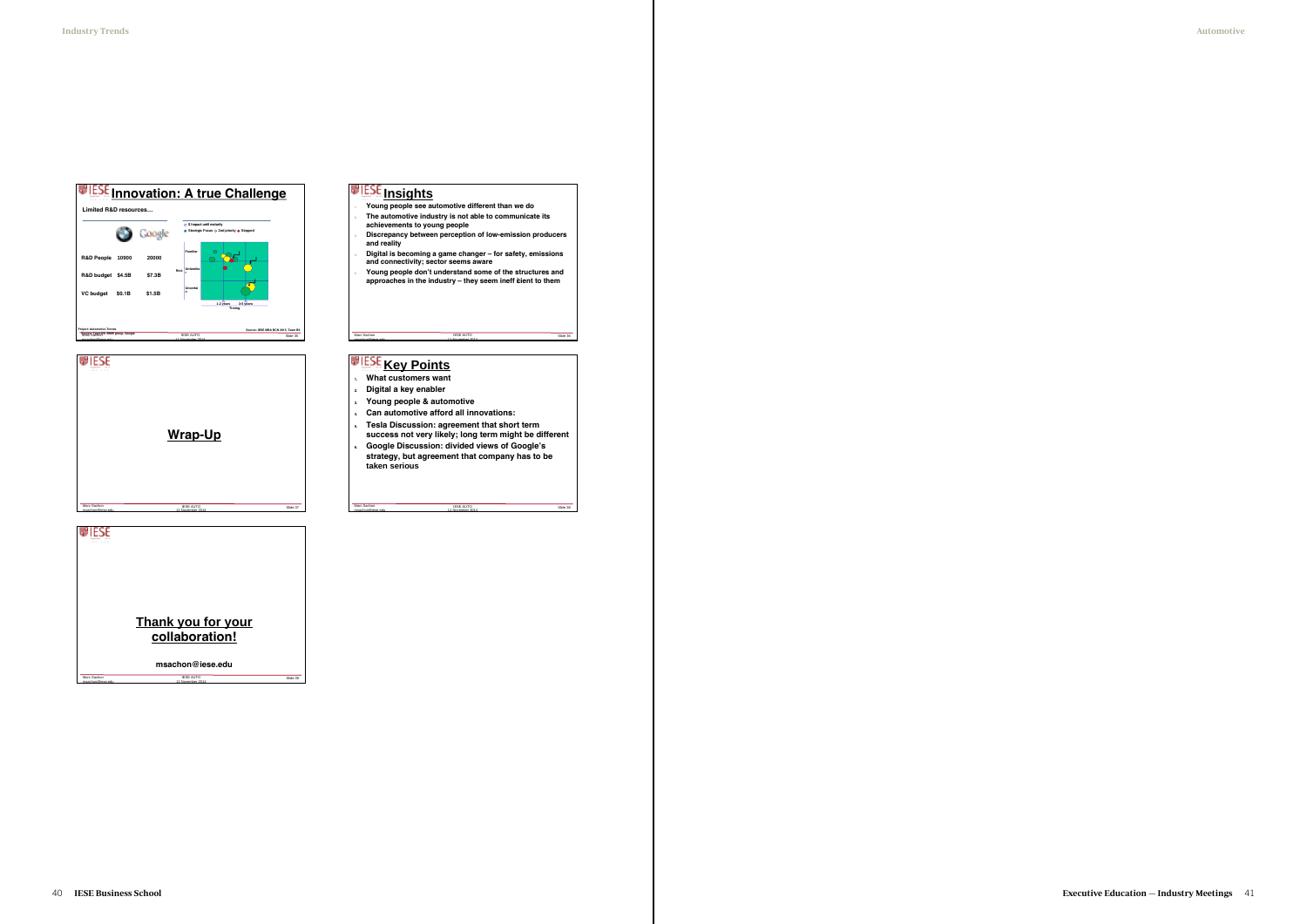Prof. Marc Sachon Chairman IESE Auto Professor of Production, Technology and Operations Management Ph.D. in Industrial Engineering and Engineering Management, Stanford University, USA M.B.A., IESE, University of Navarra, Spain Master Aerospace-Technology, University of Stuttgart, Germany

# SPEAKERS



Marc Sachon is professor in the Department of Production, Technology and Operations Management. He holds a Ph.D. in industrial engineering and engineering management from Stanford University, USA, an MBA from IESE Business School, Spain, and a master's degree in aerospace technology from the University of Stuttgart, Germany. His main areas of interest are operations strategy, supply chain management and process improvement.

He is the chairman of IESE's Automotive Event and the academic director of several programs at IESE, including the Advanced Management Program Munich and custom programs with large German companies in the automotive and the distribution sector.

He teaches courses on operations strategy and operations management in IESE's executive and MBA programs. His case studies on the automotive industry and the retail sector (e.g., Aldi, Borgers, Netflix, Nike, Porsche) are used in business schools around the world. To merge theory with practice, his MBA students conduct project work for leading companies in the automotive and retail sectors.

His research is centered on supply chain management and efficiency. His current research in the automotive sector focuses on the effects of the introduction of the electric powertrain on the industry's supply chain. He has published in academic journals, such as IEEE, as well as business journals such as European

**Areas of interest:** Operations Strategy / Supply Chain Management / Automotive industry

#### Prof. Pedro Nueno

Vice Chancellor Europe (former Chancellor), International Academy of Management

Author of 14 books including: *"Emails to a young entrepreneur"* (Spanish and English, 2014); *"Letters to a young entrepreneur"* (Spanish, 2007; English, 2008 and Chinese, 2009), *"Entrepreneuring. Towards 2010"*  (Spanish, English, Hebrew) and of *"Compitiendo en el Siglo XXI"* (Spanish, 1998). Emprendiendo. Hacia el 2020 (Spanish, 2009). Coauthor of *"The Light and the Shadow"* (English 1997, 1998, 2005, Spanish, Mandarin, Catalan and German). Author of *"Entrepreneuring"* (English, Spanish, 1994), and *"Corporate Turnaround"* (English, French, Dutch, Spanish, 1992, 2005).

Founding Chairman IESE Auto Professor of Entrepreneurship IESE Business School Professor of IESE. Bertran Foundation Chair on Entrepreneurship. Doctor of Business Administration, Harvard University, 1973. Industrial Engineer and Technical Architect, Polytechnic University, Barcelona. Professor and President, China Europe International Business School (CEIBS) Shanghai and Beijing. Chengwei Ventures Chair on Entrepreneurship Areas of Interest: Entrepreneurship, intrapreneurship and starting new ventures / Management of privatization and turnaround processes / Management of technology and innovation / Internationalization processes

Founder of FINAVES, venture capital corporation associated to the entrepreneurship activity of IESE Alumni.

Member of the board or advisory board of several listed and privately held companies in USA and Europe, and consultant for some international companies and institutions like the World Bank.

Member of the Visiting Committee of the Harvard Business School by the Office of Governing Boards of Harvard University, 2005-2011.

He has received the following Honors: Award Membership to the Order of Civil Merit, Spanish

Government, 2003; Cross of Saint Jordi, Government of Catalonia, 2003; Silver and Golden Magnolia Awards, Government of Shanghai, 2007, the "Friendship Award", Government of China, 2009, "La Clau de Barcelona", 2012 and "Outstanding Contribution Award" Government of China, 2014

Business Forum (EBF) and has contributed chapters to several books on operations management and process improvement.

Prior to entering academia, Dr. Sachon worked at the headquarters of IBM Germany. He has consulted for various companies in different sectors, including energy, fashion, finance, FMCG, retail and others.

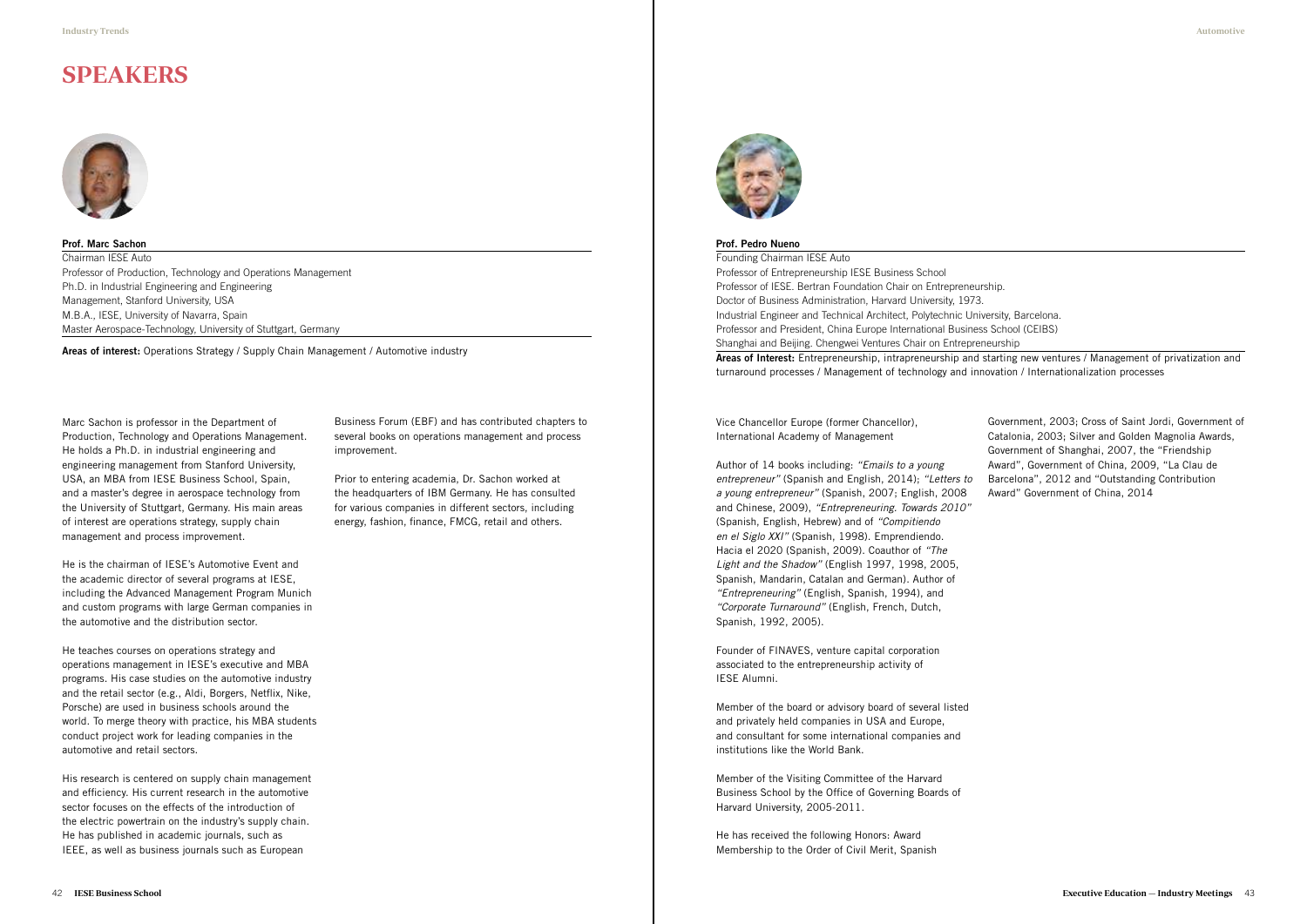

Francisco Roger Business Science and MBA from ESADE (Barcelona) Auditor and chartered accountant Member of Spain's Official Registry of Auditors (ROAC)

Sectoral focus: Automotive / Other industrial sectors

Francisco joined KPMG in September 1987 and was promoted to partner of the firm in 2002.

He has extensive experience in the auditing of large groups, both national and multinational, paying special attention to the industrial sector and particularly to the automotive industry. His experience includes the preparation and verification of complex financial projections as well as the preparation of consolidated financial stages.

Since 1998, Francisco has taken part in the firm's training activities for both IFRS and U.S. GAAP, being accredited to perform group audits under U.S. GAAP accounting principles and in SOX environments.

Francisco acts as a KPMG relationship and service quality coordinating partner for large national and international groups in the automotive industry.

In addition, Francisco has written numerous analysis and opinion articles on the automotive sector in Spain and in the world for various media outlets.

Joan Llorens IESE Auto Founding Chairman Member of the Advisory Board, STA

Joan Llorens Carrió, born in Barcelona, has a doctorate in Industrial Engineering from Barcelona's School of Industrial Engineering. He graduated in Business Administration from IESE in Barcelona and from Stanford University's School of Business in California.

He has devoted much of his professional life to the automotive industry, starting as a student trainee in Enasa Pegaso. After successive promotions, he became industrial operations manager and corporate development manager, leading the company's opening and globalization process via various international agreements.

In 1986, he founded PIC Group SA, a company devoted to strategic consulting.

From 1989 to January 1994, he was chairman of the Spanish Automotive Industry Confederation, which grouped together 11 associations and federations covering the entire spectrum of the Spanish automotive sector. Upon leaving the confederation, he was named its honorary chairman.

In November 1993, he was appointed chairman of the Executive Committee of the company SEAT SA. During the period from 1993 to 1996, he successfully led the company's restructuring and profitability program ("turnaround program").

Since January 1997, he has been a member of boards of directors and governing and advisory bodies of several companies and corporate organizations, including SMEs and family businesses.

Among other distinctions, he has the Officer's Cross of the Order of Merit of the Federal Republic of Germany and the Saint George's Cross (Creu de Sant Jordi) of the Government of Catalonia.

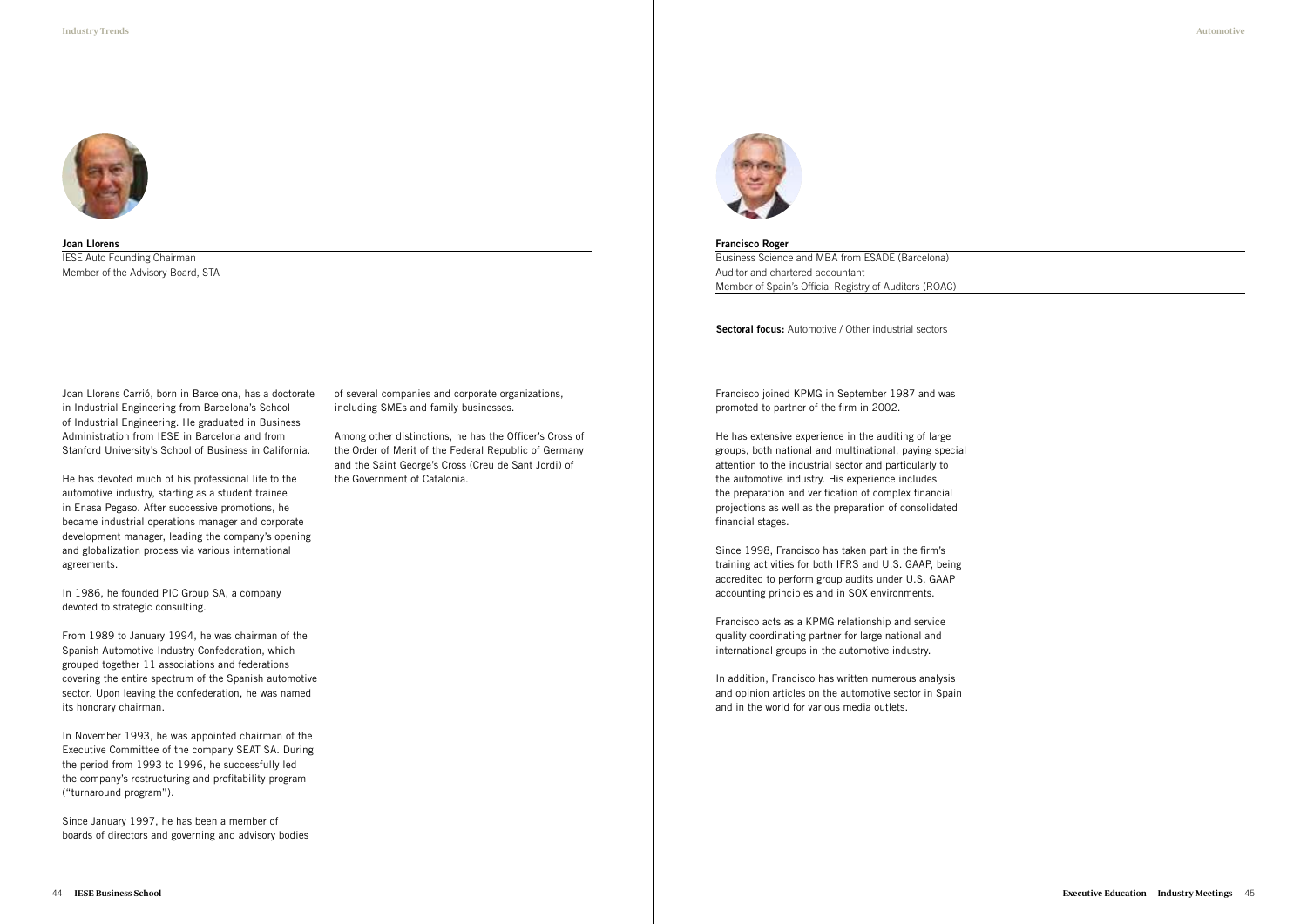

Vicenç Aguilera **President** Clúster de la Indústria d'Automoció de Catalunya

Vicenç Aguilera, born in Barcelona, is the current President of the Clúster de la Indústria d'Automoció de Catalunya (CIAC). Industrial Engineer ETSEIB (UPC), with 40 years of experience in the Automotive sector. He has been the Engineering Manager of SEAT, President of SEAT Sport, Regional Manager in SIEMENS, and General Director of Business Development and member of the FICOSA Executive Board.

He holds a PDG from IESE Business School – University of Navarra.

Automotive management expertise, but above all, passionate and committed to the automotive industry, he is also the President of the Circuit de Barcelona-Catalunya, and collaborates with companies related to this sector.

He is a current member of the RACC Executive Board and he was the President of STA – Sociedad de Técnicos de Automoción (2001 to 2005).



Dieter Becker Global Chair Automotive Sector KPMG International

Master (Diplom Ökonom) in Business Administration, University of Stuttgart Hohenheim.

Dieter Becker has more than 21 years international experience in the automotive and manufacturing industry, working with a range of different clients on global projects covering strategy, business modeling, finance and controlling, sales and marketing, manufacturing, product development and HR.

He has worked and lived in Stuttgart, Tokyo, London, Zurich and now since 2012 in Munich

Beside performing a lot of different projects along the whole automotive value chain, he had been the German, European and global Chairman of KPMG´s automotive practice until end of 2011, then building up the newly formed automotive competence center and taking the Global, EMA and German lead again in late 2014.

He has been very instrumental in developing industry positions on several emerging issues that impact the automotive and manufacturing industry, e.g. studies like global executive survey and global truck studies within automotive, product diversity, brand and consolidation, location management and R&D controlling, and has consequently pushed forward the product development.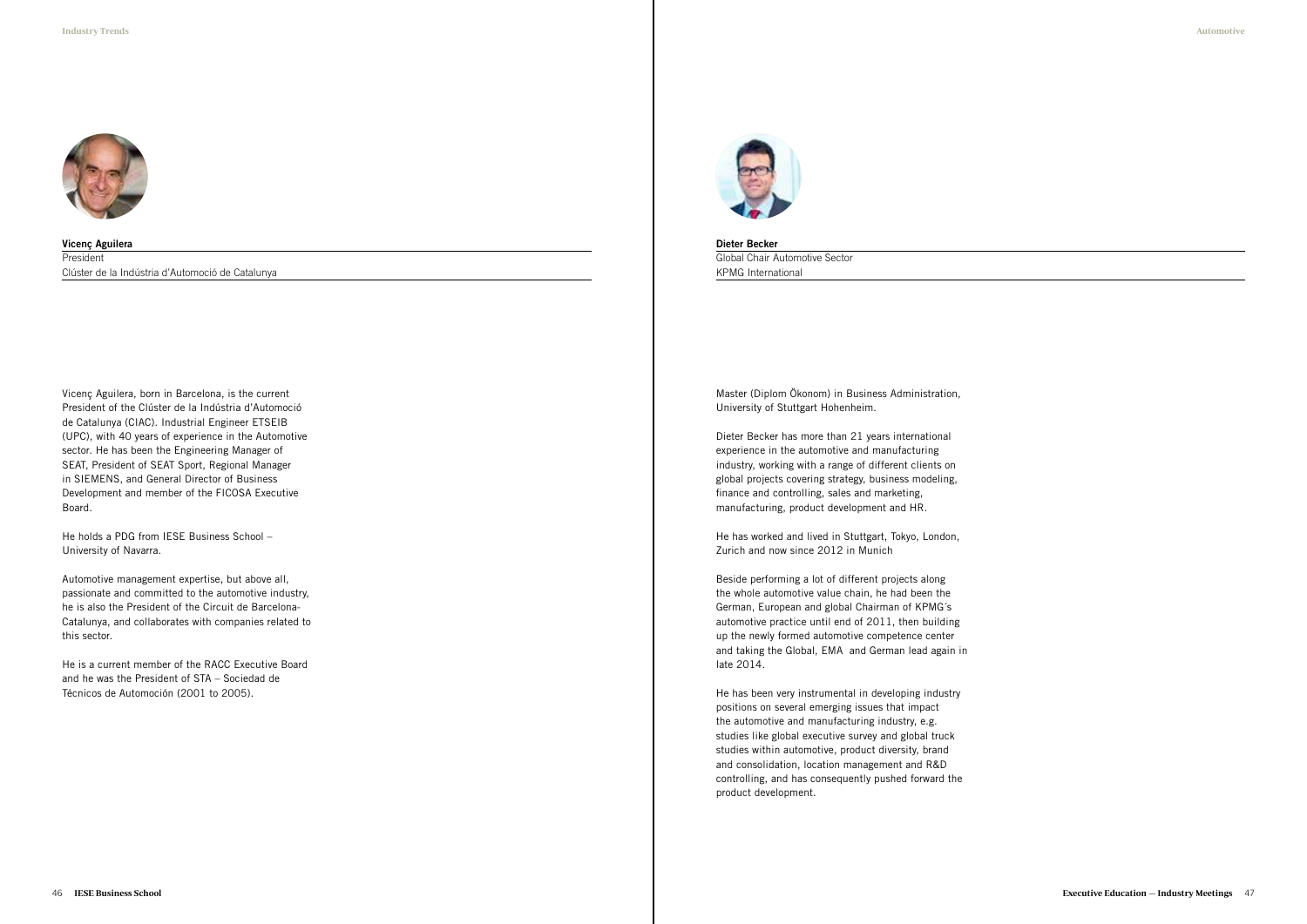

Antonio J. Cobo General Manager General Motors Spain

Antonio J. Cobo has a degree in Physical Sciences from the University of Granada.

Since leaving the University of Granada, Antonio Cobo has spent his entire career at General Motors, in different positions of responsibility, covering several areas of the organization and in different countries, including Germany and the United States.

He joined General Motors in Spain in September 1981 and, for more than a year, did his training at Adam Opel AG (Germany) in the Bochum plants and at the Technical Development Center in Rüsselsheim. From then until 1994, he had various positions in the area of quality. On that date, he was transferred to Germany, where he was part of the team at the new Eisenach plant as a deputy director of quality. From 1996 to 1998, he was manager in the areas of quality operations and product and quality engineering at the Zaragoza plant. In 1999, he transferred to Lansing, Michigan, in the United States, as a member of the team that built and made operational the new LGR (Lansing Grand River) plant, where he held the position of director of quality. This factory, in its day the most modern in the world in the automotive industry, was created as a model for GM's manufacturing system in North America and was dedicated to producing the new generation of Cadillac luxury models.

In 2002, he returned to Europe to the International Technical Development and Product Engineering Center in Rüsselsheim, Germany, where he held the position of quality development director for small vehicles.

During this period and until 2005, Antonio was part of the team developing the Meriva, the current Corsa, the Tigra and the new Agila, and in that year he returned to the Opel plant in Figueruelas as director of quality.

From October 1, 2007, to September 1, 2010, Antonio was deputy director of the plant and manufacturing director for Opel in Rüsselsheim, Germany, where the new Opel Insignia was launched and is made.

In his career at General Motors, Antonio has led projects with other companies such as Suzuki in Japan, AvtoVAZ in Russia and Heuliez in France.

On September 1, 2010, Antonio Cobo was appointed general manager and director of the General Motors Spain plant, from where he leads the activities of the company in Spain.

In 2011, Antonio Cobo was appointed quality leader in Spain and European quality leader by the AEC (Spanish Association for Quality) and the EOQ (European Organization for Quality) and he received the ADEA 2012 award for an executive of a multinational company.



Juan José Díaz Ruiz CEO

Díaz Ruiz & Partners

Juan José Díaz Ruiz graduated in Economics and Marketing from Lancaster University and obtained a Master's in Business Administration from Warwick Business School, both in England.

He began his career in 1972 at Ford U.K. as area manager for east London. In 1974, he joined Ford Spain, where, among other duties, he was director of operations and marketing. In 1980, he took on the role of head of marketing for southern Europe.

In 1982, he moved to SEAT as head of exports before later becoming vice-chairman of sales and marketing, a position that he combined with the chairmanship of VW-Audi Spain (VAESA), a subsidiary of the VW Group.

In 1993, he went on to hold the position of director of foreign trade and later executive director of international sales and marketing at Audi AG in Germany.

In 1998, he joined Toyota Europe as executive vicechairman of sales and marketing, in charge of Toyota's expansion in Europe.

In September 2000, he took on the position of executive vice-chairman of Fiat Group, in charge globally of the Fiat, Lancia and Alfa Romeo brands. In June 2002, he went on to become chairman of Fiat Spain SA, a position he occupied until June 2004.

From 2002 to 2004, he was automotive industry representative at TotEmpresa, the working group used by the Ministry of Industry of the Government of Catalonia to support the industry's development.

From 2004 to 2009, he occupied the post of senior adviser for the Hyundai Group in Korea and for the brands Hyundai Motor Europe and Kia Motor Europe for the European market.

Currently, among other activities, he holds the post of chairman at J.J. Díaz Ruiz & Partners and is a member of the Advisory Board of Altair Management Consultants.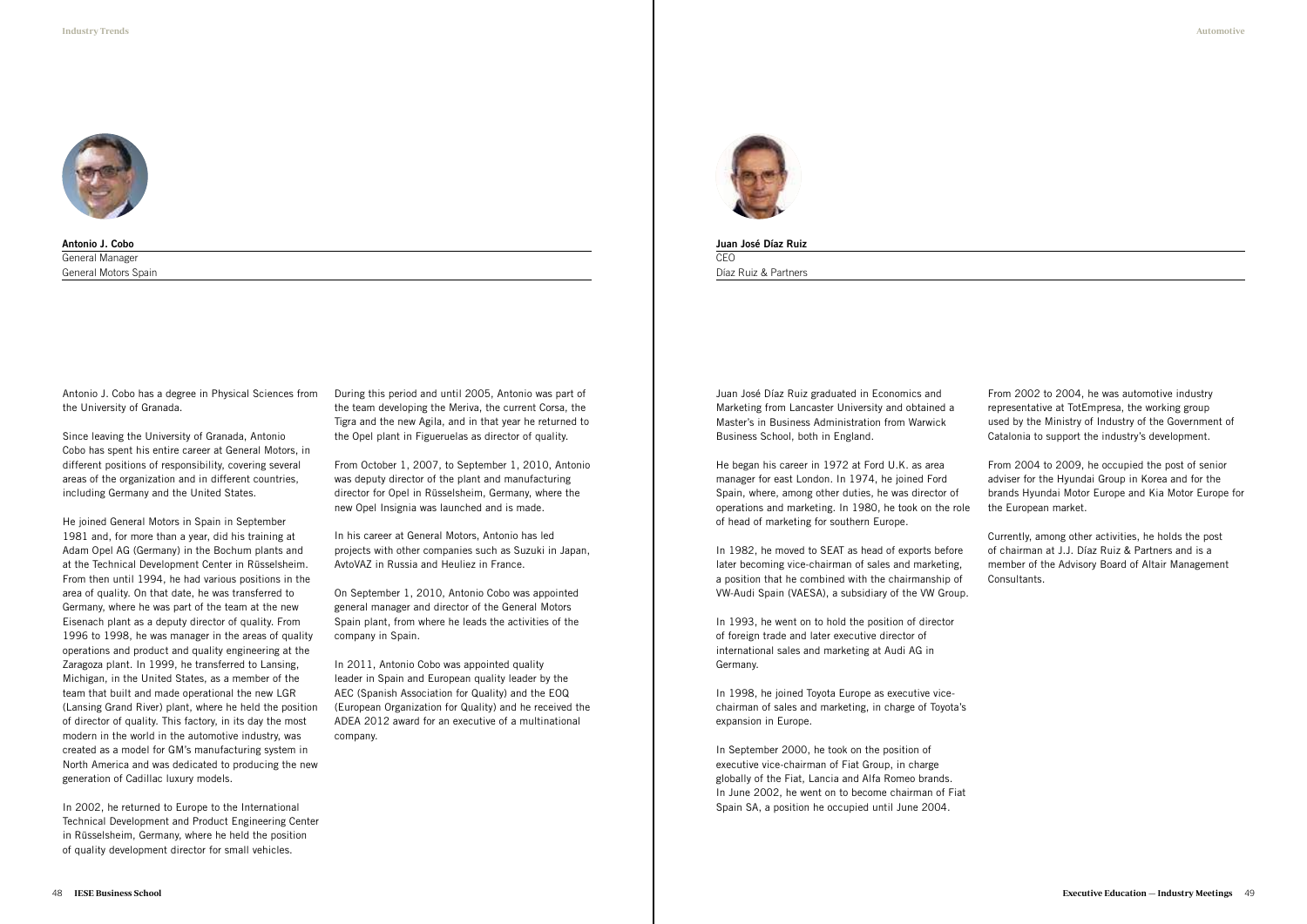

Dr. Rainer Feurer Senior Vice President, Sales Strategy and Steering Channel Development BMW Group

## Academic Qualifications

#### 1987-1991

- Fachhochschule Reutlingen/Germany German Degree in Management
- Middlesex University Business School, London/UK -
- BA Honors European
- Business Administration

## 1992-1993

- Monterrey Institute of International Studies, Monterrey, CA, USA – MBA in
- International Management

## 1992-1994

- Cranfield University, UK Ph.D. in Strategy Formulation and Implementation
- Professional Career

## 1991

- BMW Group Senior Vice President Sales Strategy and Steering,
- Channel Development

• Gruber, Titze & Partner – Consultant

## 1992-1998

• Hewlett Packard – Senior Consultant

# 1998-1999

• BMW Group – Inhouse Consulting, Sales & Marketing – project team leader

#### 1999-2000

• BMW Group – Sales – project leader for the subproject vehicle process

## 2001-2002

• BMW Group - Sales - Online Ordering Overseas – global project leader

## 2002-2004

• BMW Group - Vice President Program Planning

## 2005-2007

• BMW Group - Vice President Strategic Planning

## 2007-2013

• BMW Group – Senior Vice President Corporate Strategy and Planning, Environment

## Since April 2013

## Juncal Garrido

Partner, Automotive Russell Reynolds Associates

Based in Barcelona, Juncal Garrido focuses on assignments in the industry and energy sector, where she recruits across functions for senior executive positions. She has particular knowledge of the automotive, industrial equipment, and oil industries, working with clients in Europe, North America and Asia.

## **Previous Experience**

Prior to joining Russell Reynolds Associates, Juncal was the International Sales Director at IQV, a Spanish global leading copper based agrochemicals producer. Previously, she was a Management Consultant in the Strategy and Portfolio Division of Shell International Petroleum, based in London. From there, Juncal was assigned to a diverse range of projects based in Central America, China, and the United Kingdom. She began her career at Universal Studios' Port Aventura Theme Park. Juncal recently completed a number of CEO searches for international industrial companies. She has also recruited candidates for country management positions, marketing, sales, supply chain, finance, and HR functions, conducting these assignments for private, private equity backed and quoted companies. Juncal has additionally acquired broad executive assessment experience.

## **Education**

Juncal received her master's degree, with Honours, in Telecommunications engineering from the Universitat Politècnica de Catalunya and her MBA from IESE Business School in Barcelona, which included a semester at the Haas School of Business, University of California Berkeley. She is fluent in English, German, Italian and Spanish.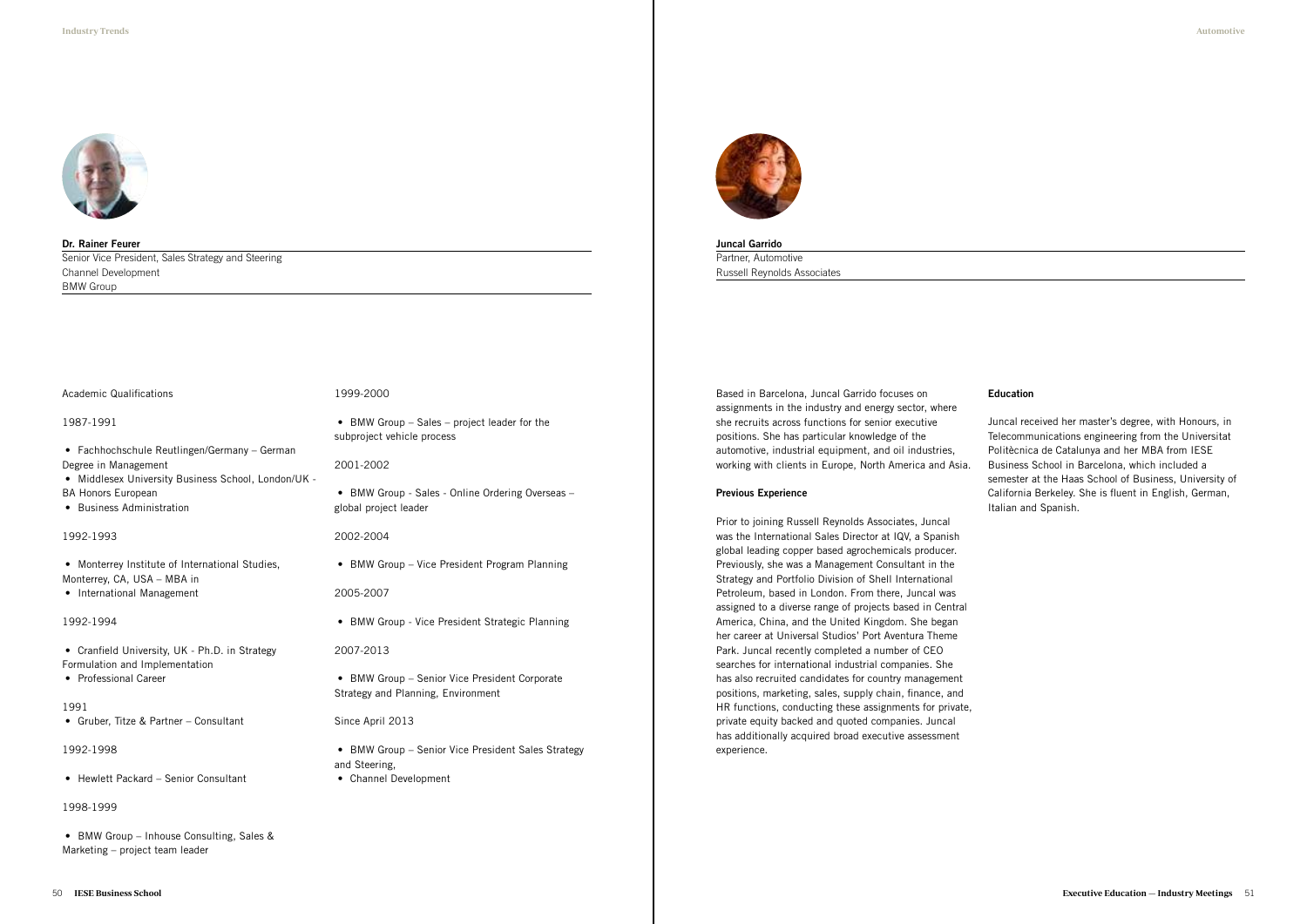

Emilio Herrera **CEO** Kia Motors Iberia

Emilio Herrera was born in Lausanne, Switzerland, in 1961. He began his career in the world of automobiles in 1996 as marketing manager at Chrysler Europe, first in training, then going on to run events and shows and, finally, working in general marketing.

In January 2006, he joined Chrysler Benelux as CEO, being the top person in charge of the Chrysler, Jeep and Dodge brands.

In February 2010, he joined Fiat Group Automobiles Belgium as CEO, in charge of Chrysler, Jeep, Dodge, Fiat, Alfa Romero, Lancia, Abarth and Fiat Professional.

In December 2011, he joined Kia Motors Belgium as CEO, going on to become part of Kia Motors Iberia in December 2012 as CEO, which led him to move to Madrid.



Reiner Hoeps Managing Director Mercedes-Benz Cars

Born June 10th 1 966.

Married, 2 children (12 and 9 years)

October 1986 until September 1989. Bachelor Degree in Business Administration (BA) at Württenbergische Verwaltungs- und Wirtschaftsakademie University in **Stuttgart** 

Professional activity

Since September 2012

Managing Director Mercedes-Benz Cars at Mercedes-Benz España, Madrid

Responsible for Marketing and Sales of Mercedes-Benz and smart brands

January 2012 until August 2012

Chief Operating Officer at Mercedes-Benz Hong Kong

October 2008 until December 2011

Managing Director Mercedes-Benz Cars at Mercedes-Benz Portugal, Sintra

January 2002 until September 2008

General Manager Market Management and Pricing America and Overseas at Daimler AG, Stuttgart

February 1998 until December 2001

Sales Manager for Mercedes-Benz Passenger Cars and Chrysler at DaimlerChrysler Argentina, Buenos Aires

October 1989 until January 1998

Different positions in central sales and marketing departments for African, Arab and Latin American markets at Daimler-Benz AG, Stuttgart

Studies and Professional Training

January 1996 until December 1997. Executive MBA at Henley Management College, United Kingdom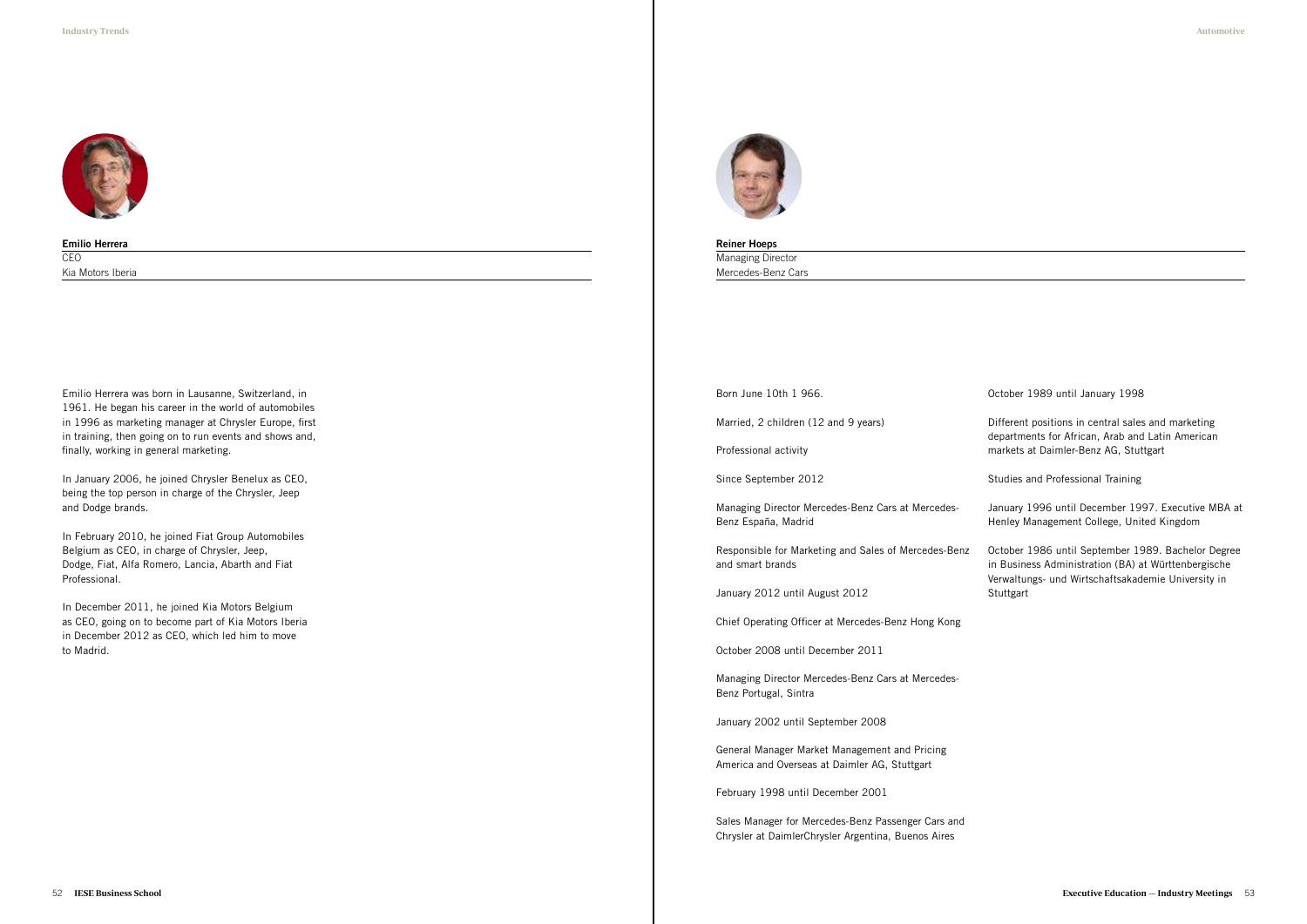

José Manuel Machado Chairman & CEO

Ford Spain

Born in Madrid in October 1954, the current Chairman & CEO of Ford Spain - and responsible for the activities in the Iberian Peninsula - is a man of the 'house' which he joined in 1977.

Holder of a Law Degree - from the University of Deusto (Bilbao), and Economics and Business

Administration - from the ICADE (Madrid), he has held positions of responsibility in different areas of Marketing and Sales, both in Ford Spain and Ford Europe.

In 1991 he became Sales General Director at Ford Spain, responsibility which he held until1994 when his second international assignment begun.

In Latin America he headed, in turn, Ford Venezuela and Ford Andina. In 1997, he assumed the presidency of Ford Mexico.

At the beginning of the year 2000, he was named president of New Business Development for South America in the Customer Service Division, a position he held until November of that year when he was appointed CEO of Ford Spain - Iberia.

In April 2003 he was appointed Chairman of Ford Spain, a position he currently holds.

Good expert but above all, passionate and committed to the industry, Machado was, between July 2012 and 2013, the President of the Spanish Association of Automobile and Truck (Anfac), in which, since February

2006, he also chairs the Committee on Logistics and Transport (http://www.anfac.com/). In late 2011, Anfac presented the Ten logistic priorities for the automotive sector. A report detailing the main clues which, according to the sector patronal, will determine the future competitiveness of Spain as a strategic centre of the European automotive industry. He has been greatly involved, and committed, with the need to create the Mediterranean Corridor as a way of improving Spanish competitiveness.

Since December 2006 until July 2013, he chaired the Spanish American Business Council (http://www. abcouncilspain.es), independent organization created in 1988 that counts with the 53 U.S. companies with the most significant presence in our country as members.

Along with his business work, Jose Manuel Machado also promotes social development through participation in civil development initiatives. In 2009, he participated in the creation of the "Fundación SERES" aimed at supporting people and groups at risk of exclusion, so the Foundation contributes to reducing the social gap (http://www.fundacionseres.org).

A work and a way of understanding the social commitment that has led Jose Manuel Machado to implement - during his tenure at Ford Spain - a continuity strategy standard in its corporate culture. Each year, a Social Action Plan is defined in three lines of action: Company Specific Programmes, Volunteering and Employment of Disabled Persons.

## José Luis López-Schümmer CEO ANFAC

The Board of Directors of Daimler AG nominated José Luis López-Schümmer Trevino to be appointed chairman and CEO of Mercedes-Benz Spain at its ordinary general meeting held on June 30, 2009.

José Luis López-Schümmer, a law graduate, was born in 1960 in Madrid. After completing his university studies, he began his career at Arthur Andersen in Madrid.

Five years later, in 1988, he joined the staff of Mercedes-Benz Spain as head of the company's sales network. In 1994, company headquarters called on him to join the Project Europe working group, under which new sales criteria for the European subsidiaries were established. At the end of the project, he returned to Spain and was appointed director of passenger car sales, a position he held between 1995 and 1998. As a result of a restructuring at Mercedes-Benz Spain, in May 1998 he was appointed director of heavy goods vehicle sales. He became general manager of goods vehicles on May 1, 2001, and went on to form part of the company's Steering Committee.

In January 2007, he took on new roles in the group's global organization when the Daimler AG Steering Committee appointed him vice-chairman for van sales and marketing worldwide.

In May 2011, the Board of Directors of the German Chamber of Commerce put its trust in José Luis López-Schümmer by making him its chairman, a position he has held since then.

In July 2014, he was appointed chairman of ANFAC.

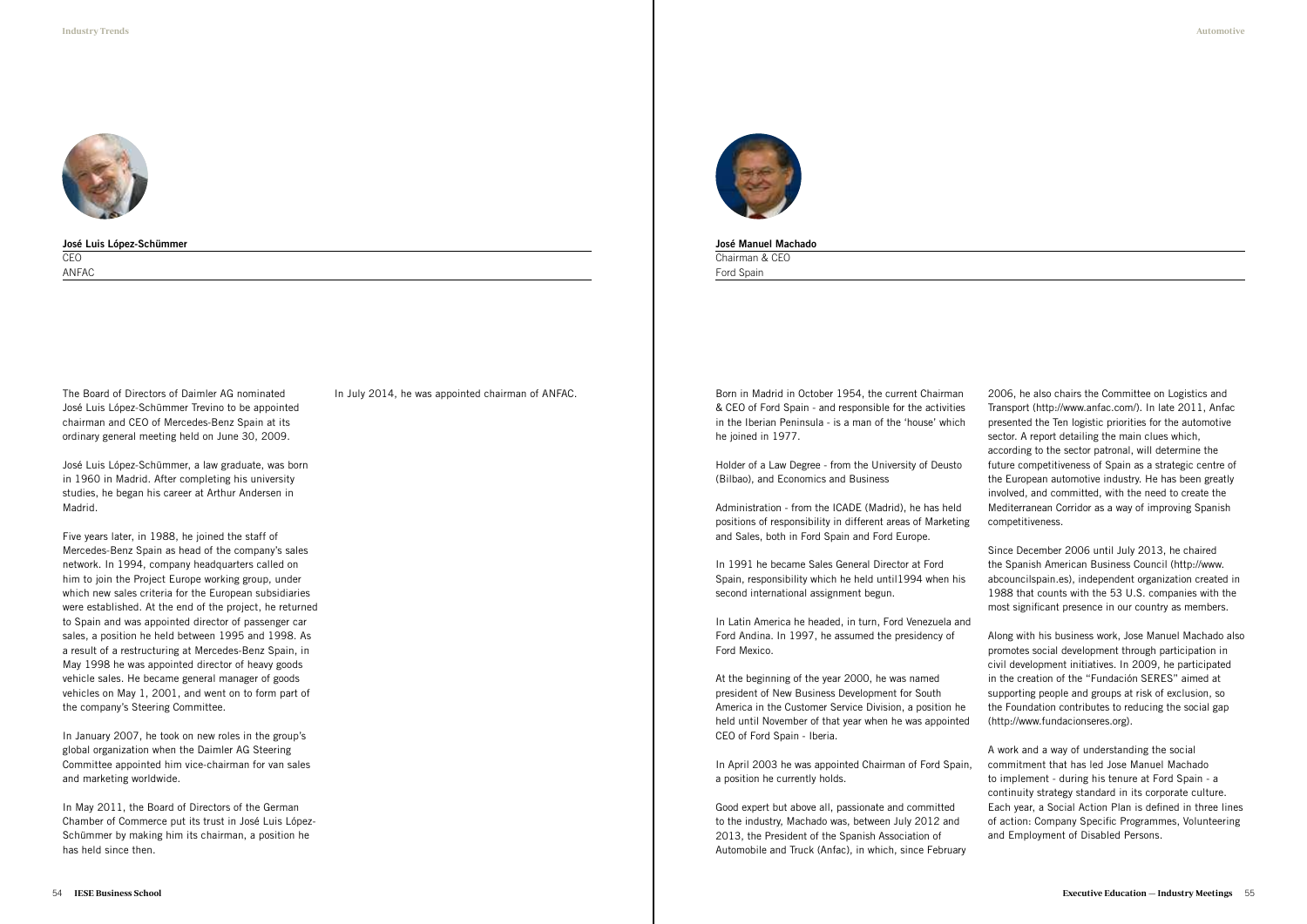

The Honorable Felip Puig Minister of Enterprise and Employment Government of Catalonia

Born in Barcelona in 1958. Married with two daughters. He has a degree in Civil Engineering from the UPC (Polytechnic University of Catalonia) and a diploma in Business Administration from the Technical University of Madrid (UPM).

Secretary-general of the Department of Social Welfare from 1992 to 1996.

CDC organizational secretary from January 1996 to November 1999.

Minister of the environment of the Government of Catalonia from November 29, 1999, until November 20, 2001, and minister for territorial policy and public works from November 21, 2001, to December 22, 2003.

Member of Catalonia's parliament since December 2003 and, from 2003 to December 2007, spokesman for the Convergence and Union (CiU) parliamentary group.

Minister of the interior from the time of his appointment on December 28, 2010, until December 2012.

Appointed minister of enterprise and employment on December 27, 2012.

Surya Mendoça Global m2m Managing Director Telefónica

Surya Guedes Mendonça, Global M2M Managing Director – Telefonica Digital

Surya is a Mechanical Engineer with an MBA from Harvard Business School. He joined Telefonica in 2001 and has held a variety of strategic and commercial roles, including Marketing Director Fixed SME in Latam, Marketing Director Fixed SME and Residential in Brazil and Marketing Director Mobile Pre-paid in Brazil. Before Telefonica he was a consultant for McKinsey & Co and worked in an internet start-up in Brazil.

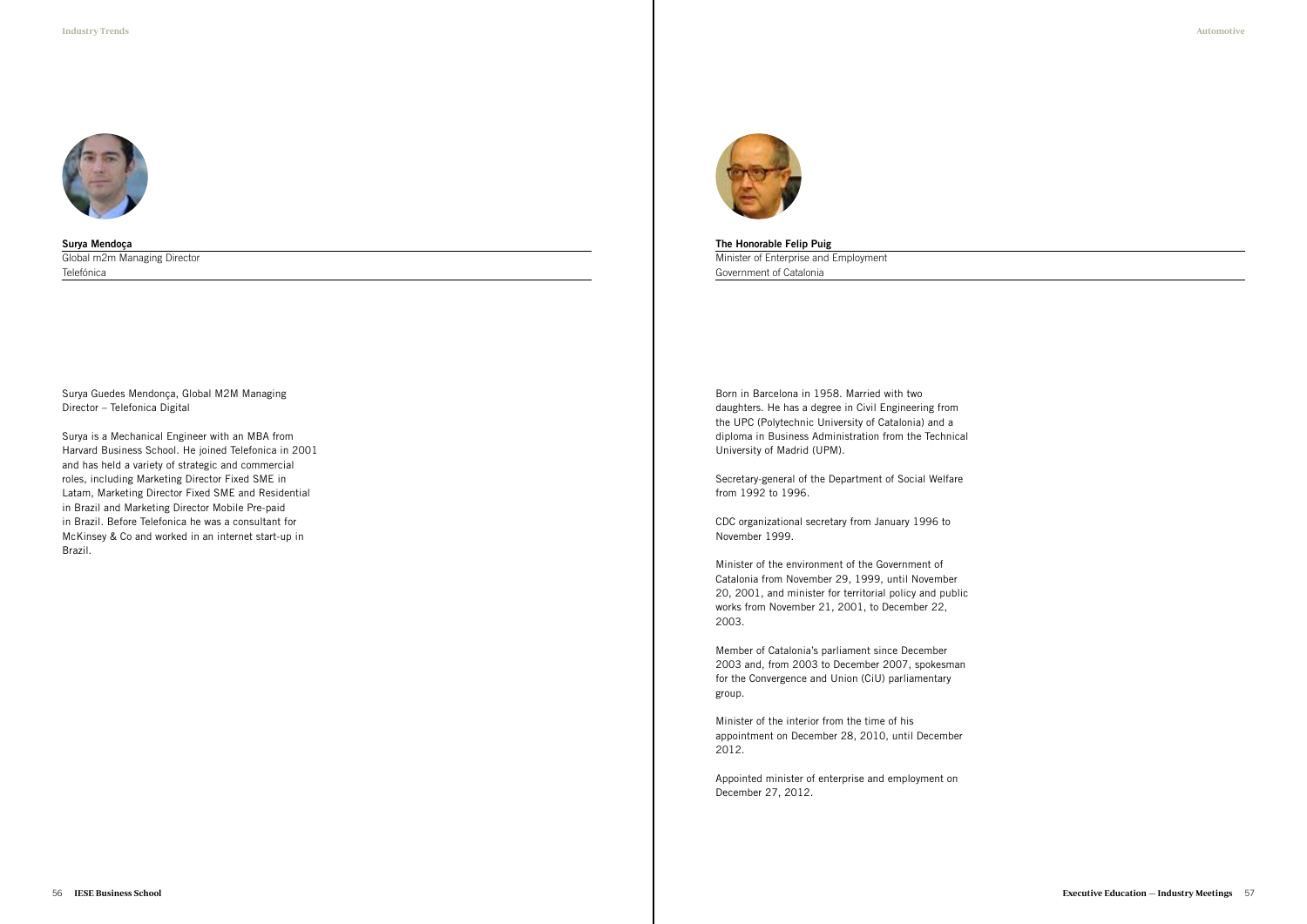

Josep Maria Pujol President SERNAUTO

Born in Rubí, Barcelona, in 1934. Married to María Dolores Artigas Burch. Seven children.

He has a diploma from IESE.

In 1949, he obtained the support of his family to set up Pujol y Tarrago SL, a small mechanic workshop that manufactured replacement cables for the fledgling automotive market, where there was no domestic production of cars and imports were very limited.

He has dedicated the whole of his professional life to this business, which has evolved to become the multinational Ficosa International SA, which groups together 40 companies with factories and engineering centers in 19 countries, and of which he is currently chairman of the Board.

Since December 1995, he has also chaired the Spanish Association of Manufacturers of Automotive Equipment and Components, SERNAUTO.

On November 26, 2012, he was appointed chairman of the Metallurgical Employers' Union (UPM).

In addition to his business activities, he is very interested in the education of young people and, in this area and among other responsibilities, he is chairman of the Catalan Family Foundation and of the Board of the International University of Catalonia (UIC).

**President** Faconauto

During his career, he has been awarded the following honors:

Adopted son of El Burgo de Osma (1986) Entrepreneur of the year (1994) Citoyen d'honneur (honorary citizen) of the town of Bruyères (Vosges, France) (1995) Manager 95 – AED (Spanish Association of Managers) (1995) Example of entrepreneurial spirit, family – VW (1996) Entrepreneur of the year (1996) Leader of the year of the equipment and component industry – AutoRevista (1996) The Key to Barcelona (1998) Gold Medal of Work Merit (2000) Chevalier in the Ordre National du Mérite (National Order of Merit) (2002) The Economist and Spencer Stuart prize for ethics in business success (2002) Saint George's Cross (Creu de Sant Jordi) (2002) Best Spanish entrepreneur in Portugal (2003) Best business career – Actualidad Económica magazine (2005) Award for the best business career – AIJEC (Independent Association of Young Entrepreneurs of Catalonia) (2008) Business leadership award – Official Chamber of Commerce and Industry of Terrassa (2008) Metal entrepreneur award – UPM (Metallurgical Employers' Union) (2008) "Barcelona Entrepreneurship Capital Ambassador" award – Barcelona City Council (2011) Auto Award 2011, for perseverance, awarded by IESE (November 2011)



Jaume Roura

Jaume Roura Calls was born in Vilassar de Mar, Barcelona, 66 years ago. He is married and has three children. He has been linked to the automotive world since 1969, the year in which he created the Grup Lesseps, dedicated to the distribution of automobiles, especially of the Seat brand. At present it has four dealerships – in Barcelona, Martorell, Badalona and Mataró. Moreover, he represents VW in Martorell in an official capacity and Subaru in Barcelona exclusively.

For decades he has held different positions of responsibility in employers' organizations. Since 2005, he has been first vice-chairman of the Motor Guild of Barcelona. Since 2006, he has been chairman of the Catalan Federation of Motor Vehicle Vendors (FECAVEM), at the head of which he has managed to achieve unity in defense of the interests of the four Catalan provinces in the automotive industry. Since 2009, he has chaired the Association of SEAT Dealers (Ancosat) for the whole of Spain. In October 2012, he was elected, with widespread support, chairman of the Federation of Automotive Dealer Associations (Faconauto), which is the employers' organization that groups together the associations of automobile brands' official dealers in the Spanish market.

One of his great hobbies is soccer and, in this field too, he has held managerial positions. Between 2000 and 2005, he was chairman of the Catalan Soccer Federation and, during those years, he was on the Board of the Spanish Soccer Federation.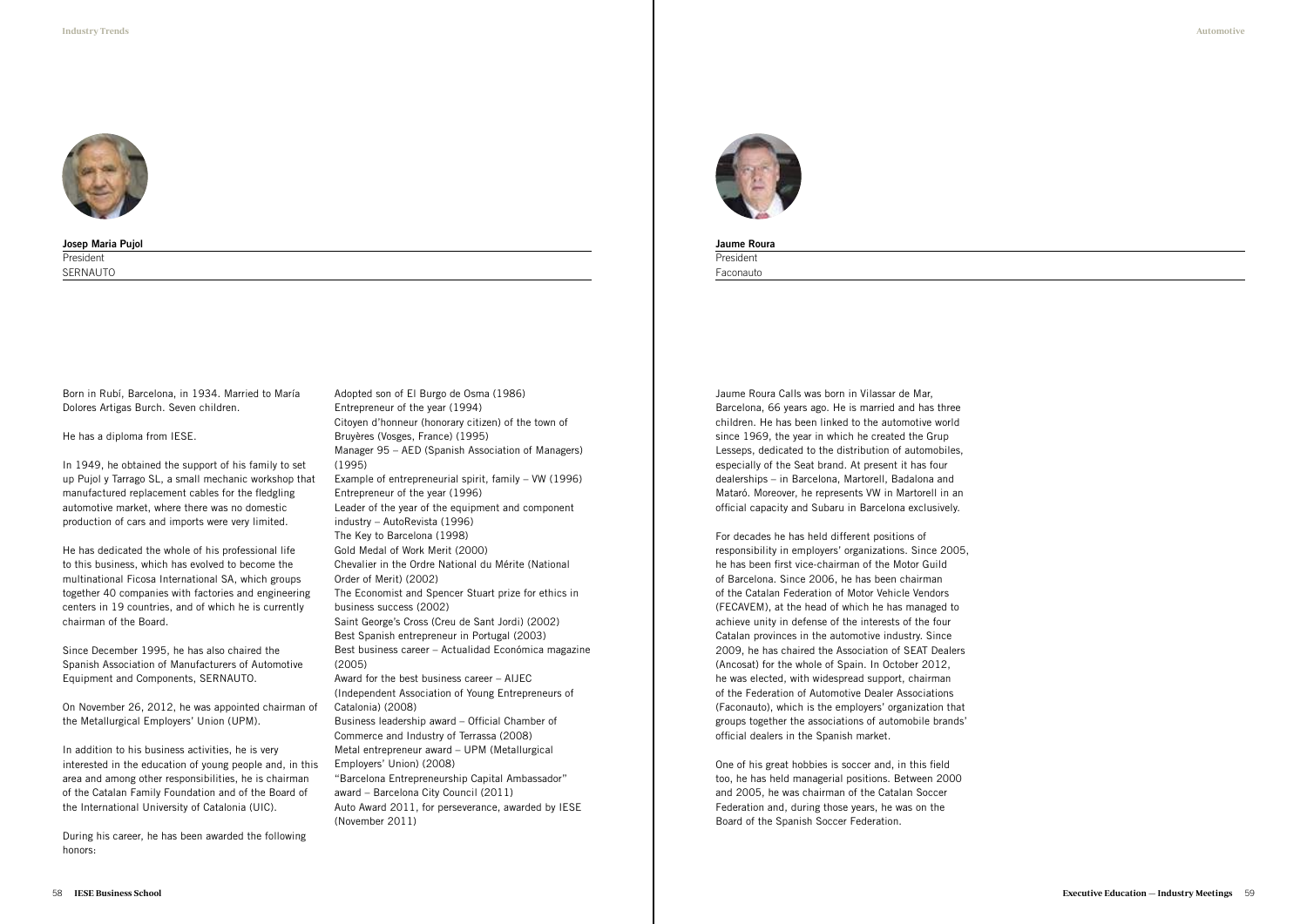

Chandru Shankar EMEA Lead-Manufacturing & Distribution Microsoft

Chandru Shankar is the Sales Director and EMEA MBS Lead for Manufacturing, Distribution and Resources. These industry sectors encompass Automotive, Aerospace, High Tech/Electronics, and Industrial Equipment businesses with predominantly discrete manufacturing processes, and Chemicals, Agri/Food, Metals, Life Sciences, and Textiles/ Apparel organizations with predominantly process manufacturing processes. Other verticals in these sectors include B2B Distribution orgs, as well as Electricity, Water and other Energy Utilities businesses, Oil and Gas, and Mining orgs. Chandru is responsible for Microsoft Dynamics AX and CRM solutions sales to these businesses, as well as the ongoing success of these customers.

Prior to his current role, Chandru was the Dynamics Solutions Director for Microsoft Services, responsible for AX and CRM Dynamics offerings for WW MCS. Chandru is also the architect of the Microsoft Dynamics Sure Step methodology, and author of books on Customer Success with Microsoft Dynamics Sure Step.

**C<sub>EO</sub>** Grupo Antolin

Chandru has over 23 years of Manufacturing industry experience and consulting experience in Supply Chain and business solutions, having worked with companies in industries including Aerospace, Automotive, CPG/ Plastics, High-Tech, and Industrial Equipment. He has undertaken multiple implementations of ERP & Supply Chain solutions, in numerous capacities including Program/Project Manager, Solutions Architect & Lead Consultant. His consulting skills are complemented by several years of Manufacturing Industry experience,

including expertise in CAD/CAM, Production Management, and Quality Control.

Chandru has also functioned as Adjunct Faculty for a major US University, where he has covered topics including Supply Chain/e-Business Design, Strategy & Architecture for MBA students & Company Executives. He has spoken in multiple internal and external conferences over the years, as well as conducted training programs around the world.

Chandru has a Bachelor's Degree in Mechanical-Production Engineering, a Master's Degree in Industrial Management, and a Master in Business Administration (MBA).



#### José Manuel Temiño

CEO of Grupo Antolin since 1985.

35 years of experience with the Group.

Member of the Board of Grupo Antolin and several other Group subsidiaries.

Member of Renault's Suppliers Council.

Mine Engineer at Universidad Politécnica de Madrid.

He has received many awards during his career. The last one, Directivo del Año by FAPE.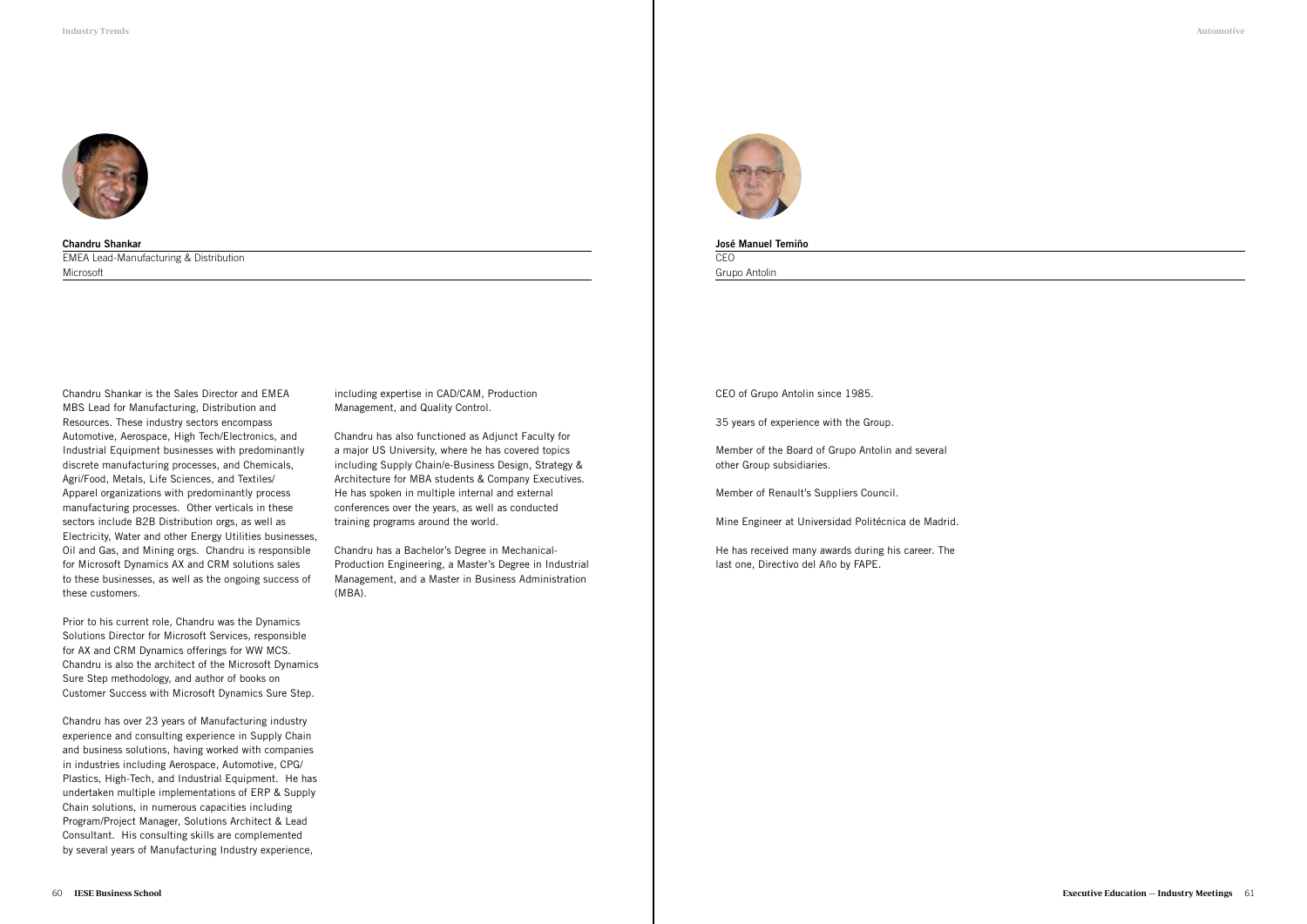

Frank Torres CEO Nissan Motor Ibérica, S.A.

Frank Torres Figueras (Tarragona, 1969) is the vice president of industrial operations for Nissan in Spain and the CEO of Nissan Motor Ibérica SA (NMISA) and a member of Nissan's European Executive Committee.

Frank studied Industrial Engineering at the Polytechnic University of Catalonia (UPC) from 1989 to 1993 and, in 2002, earned his MBA – with an international specialization – at the UPC's Caixa Terrassa University Business School (Euncet).

In 1995, he started working for a company specializing in engineering for the automotive industry that was dedicated to the automation of production plants worldwide. For 12 years, until his departure in 2007, Frank worked on the design of production lines for different companies in the automotive and aeronautical industry, becoming the company's head of engineering operations, production and sales.

In 2007, he joined Nissan's European organization for the analysis of production engineering at its manufacturing plants. In 2008, he took on the position of director of production engineering for Nissan in Spain, a position he held until 2009, when he was appointed director of operations, with responsibility for all the logistics and engineering operations of the company in Spain. In 2010, he was appointed deputy general manager, a position of responsibility he held until 2011, when he was appointed vice president of industrial operations for Nissan in Spain.

Since his start with Nissan's industrial operations in Spain in 2008, Frank Torres has prioritized and developed a work plan whose purpose is anticipation and whose challenge is to ensure sustainable growth through competitiveness, flexibility, talent and innovation. During this time, he has taken part in key company projects.

One highlight is the allocation of new products and new investment for Nissan's production centers in Spain, such as the new Nissan Pulsar, the 100% electric e-NV200 van – produced exclusively in Barcelona and exported throughout the world – and the new pickup for the Barcelona plant, as well as the new NT500 truck for the Ávila plant.

Also worth mentioning, from the start of his time with the company, is the launch of the NV200 van in record time thanks to the improved operations of the Barcelona plant, in which he played a very prominent role. This launch enabled the production volume of these facilities to be increased, leading up to the allocation of the new models (Pulsar, e-NV200 and the new pickup).

Frank is married and has a daughter. His critical thinking and capacity for self-evaluation in the pursuit of excellence make him ideal for holding positions of great responsibility.



Gert Volker Hildebrand Executive Director of Design Qoros Automotive Co. Ltd.

A prolific automotive designer with 35 years of experience working with the likes of Opel, VW and SEAT. Hildebrand, 61, joined Qoros in 2011.

Gert's most famous tenure came in 2001 when he was appointed General Manager of MINI Design and led the brand into the global sales phenomena that it's now become.

Ten years on Hildebrand was tasked with designing a start-up luxury car maker from scratch. His first production car, the Qoros 3 Sedan, exemplifies two core design concepts advocated by Hildebrand: perfect proportion and 'less is more'. Its successor, the Qoros 3 Hatch, is a subtle evolution of the brand's distinctive signature design cues.